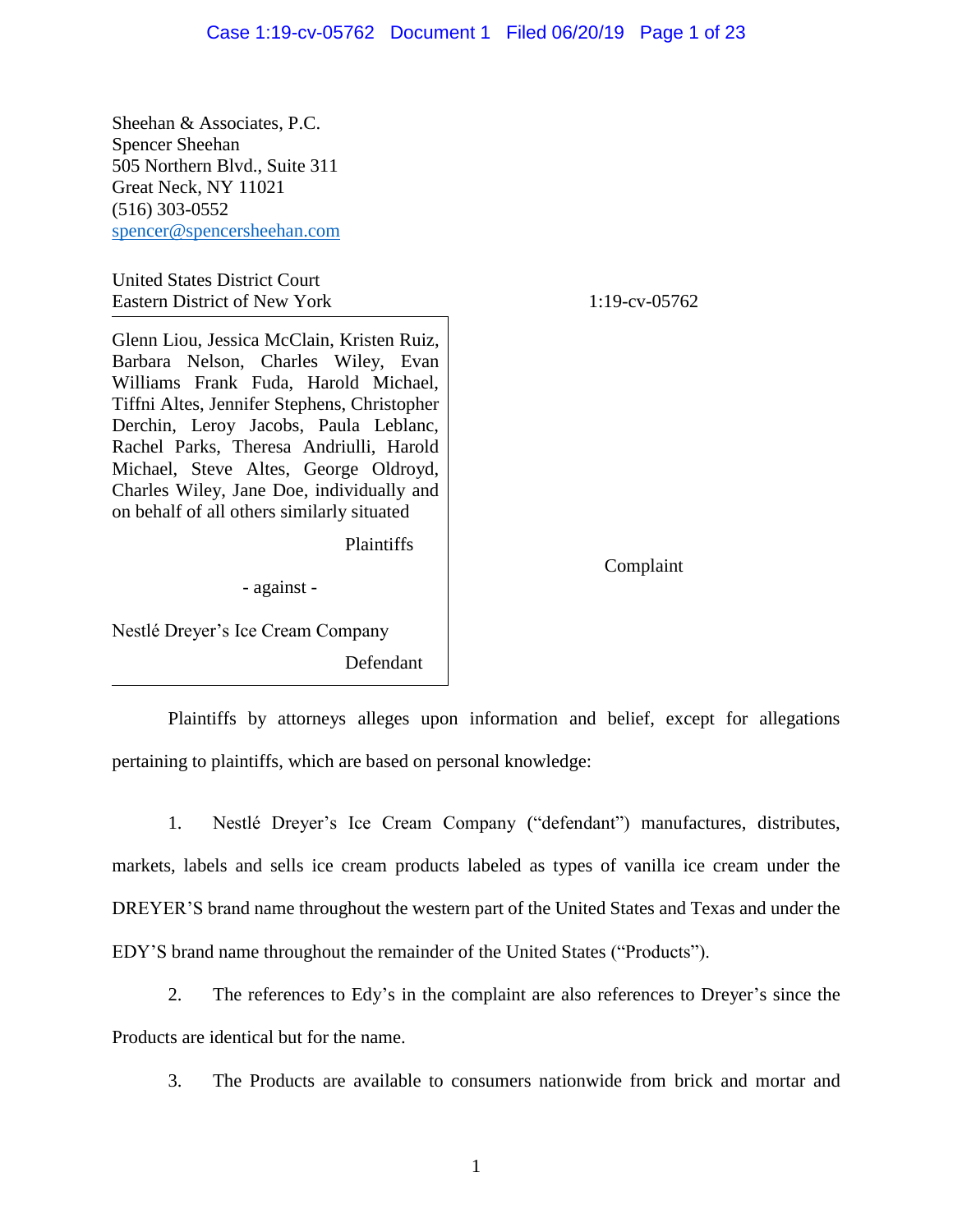### Case 1:19-cv-05762 Document 1 Filed 06/20/19 Page 2 of 23

online stores of third-parties and/or defendant's website or stores, in sizes which may include 1 pint, 1 quart, 1.5 QT (1.41L) and cups (5 oz. or .171L).

4. The product lines include (1) Edy's Classics (full fat), (2) Slow Churned (half fat), (3) Slow Churned, No Sugar Added (half fat, no added sugar), (4) Slow Churned, Triple-Filled (half fat, with three "cores" of chocolate fudge and caramel) and (5) Slow Churned, Limited Edition (half fat, seasonal and unique flavor combinations, i.e., Frozen Hot Chocolate).

5. At any given time, defendant sells approximately seventy-five (75) flavors of ice cream in at least five product lines.

6. Twenty-one (21) of the Products contain vanilla ice cream or vanilla light ice cream, whether exclusively or as part of an ice cream combination and are indicated in Exhibit A.

7. The common relevant front label representations, illustrated in the Vanilla Ice Cream, Edy's Classics below, include (1) product name ("Vanilla"), (2) statement of identity (i.e., "Vanilla Ice Cream"), (3) Fresh Milk & Cream, (4) No Artificial Colors or Flavors and (5) Added Colors from Natural Sources.



8. For the exclusively vanilla ice cream varieties, the statement of identity is the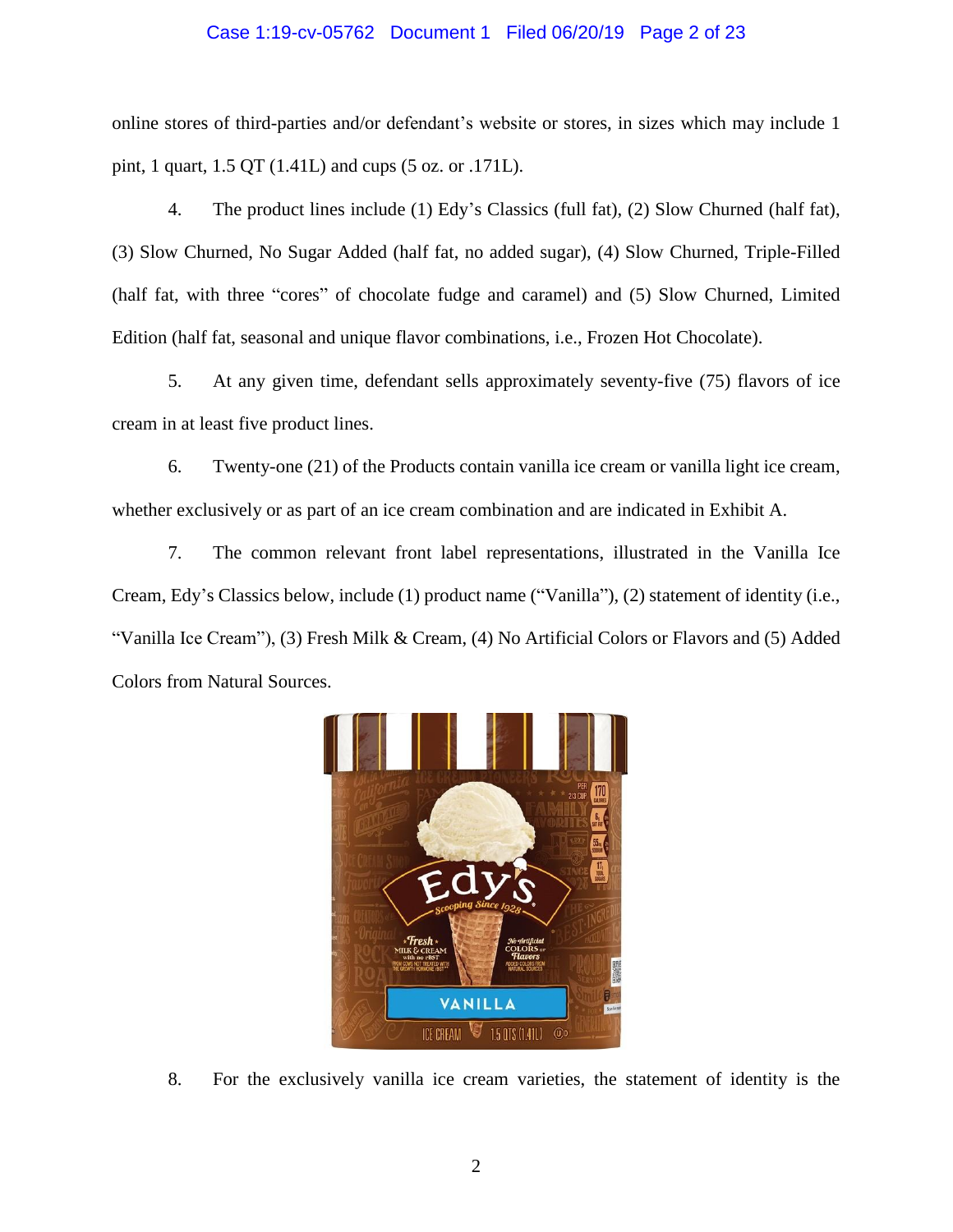# Case 1:19-cv-05762 Document 1 Filed 06/20/19 Page 3 of 23

combination of "Vanilla" + "Ice Cream" because the product purports to be flavored exclusively from vanilla beans.

9. The front labels of the non-exclusively vanilla ice cream products differ by (1) product names and (2) statements of identity.

10. The products in the following table are two examples of products which purport to contain vanilla ice cream or vanilla light ice cream.





11. The product names and statements of identity for the above two products are presented below.



Vanilla light ice cream with cookie dough pieces and chocolaty chips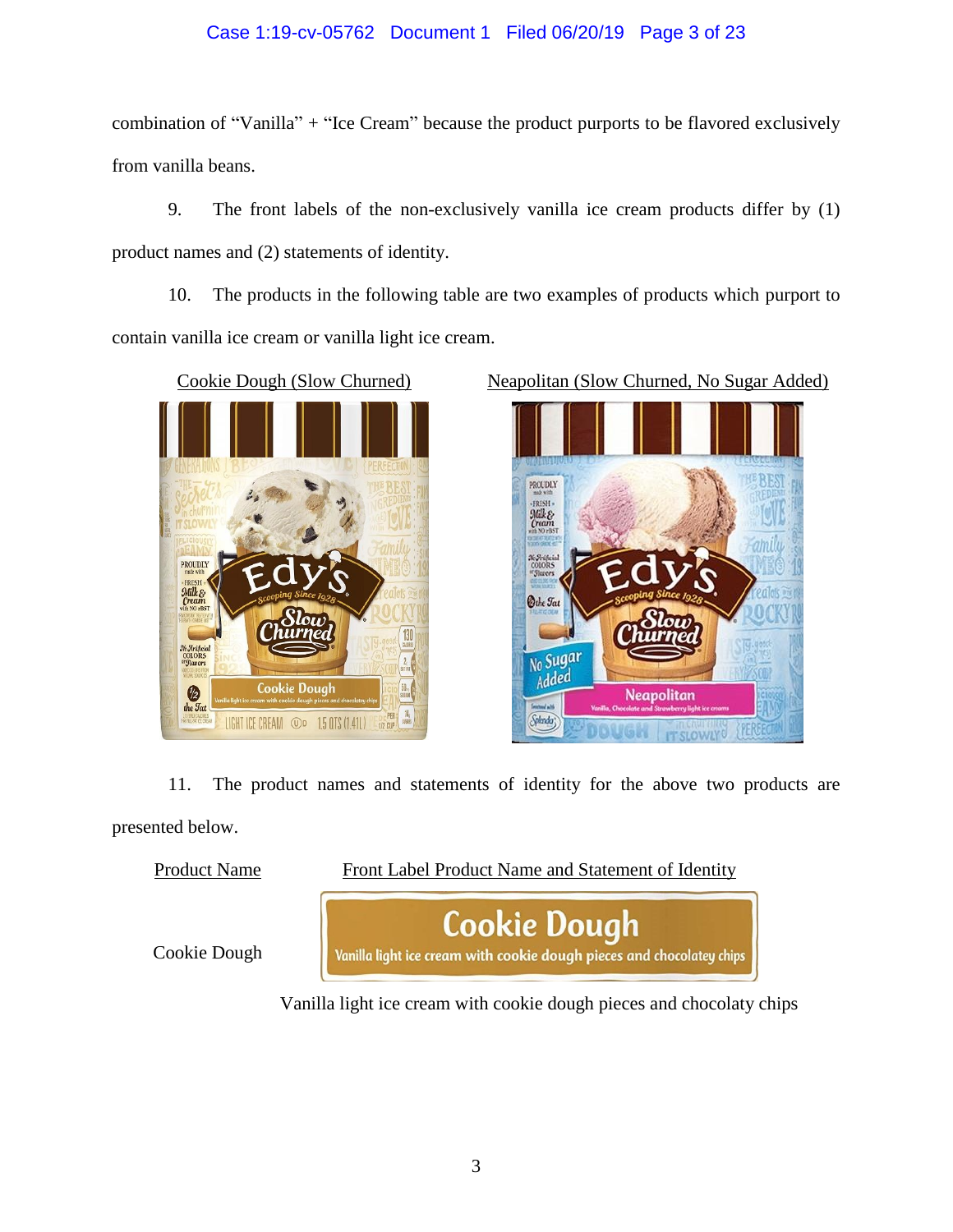# Case 1:19-cv-05762 Document 1 Filed 06/20/19 Page 4 of 23



### Neapolitan

Vanilla, Chocolate and Strawberry light ice creams

### I. Background

12. Ice cream is a year-round treat enjoyed by 96% of Americans. 1

13. Its popularity is attributed "to the perfect combination of elements – sugar, fat, frozen water, and air – that make up the mouthwatering concoction."<sup>2</sup>

14. Of all the flavors, vanilla is the perennial number one for 28% of consumers, confirmed the two groups who supply ice cream – the International Dairy Foods Association (IDFA) (ice cream producers) and National Ice Cream Retailers Association (ice cream parlors).

15. The reasons for vanilla's staying power is "not only because it is creamy and delicious, but also because of its ability to enhance so many other desserts and treats." 3

16. The applications of vanilla ice cream include as the centerpiece of an ice cream sandwich (vanilla ice cream between chocolate wafers), a chocolate chip cookie sandwich (vanilla ice cream between chocolate chip cookies), topping a warm slice of oven-fresh apple pie, hot fudge Sunday, a cold glass of root beer (float). 4

17. By some estimates, approximately two-thirds of "all ice cream eaten is either vanilla or vanilla with something stirred into it, like chocolate chips." 5

<sup>&</sup>lt;sup>1</sup> Arwa Mahdawi, [The big scoop: America's favorite ice-cream flavor, revealed,](https://perma.cc/CB5F-6QA6) The Guardian, July 11, 2018

<sup>2</sup> Vox Creative, [The Reason You Love Ice Cream So Much Is Simple: Science,](https://www.eater.com/ad/16388088/science-chemistry-ice-cream) Eater.com.

<sup>3</sup>Press Release, IDFA, [Vanilla Reigns Supreme; Chocolate Flavors Dominate in Top Five Ice Cream Favorites Among](https://perma.cc/FG3T-LZKP)  [Americans,](https://perma.cc/FG3T-LZKP) July 1, 2018

<sup>&</sup>lt;sup>4</sup> The True Wonde<u>rs of Vanilla Ice Cream</u>, FrozenDessertSupplies.com. <sup>5</sup>Bill Daley (the other one), [Which vanilla ice cream is the cream of the crop? We taste test 12 top brands,](https://www.chicagotribune.com/dining/craving/ct-food-vanilla-ice-cream-tasting-0718-story.html) Chicago

Tribune, July 18, 2018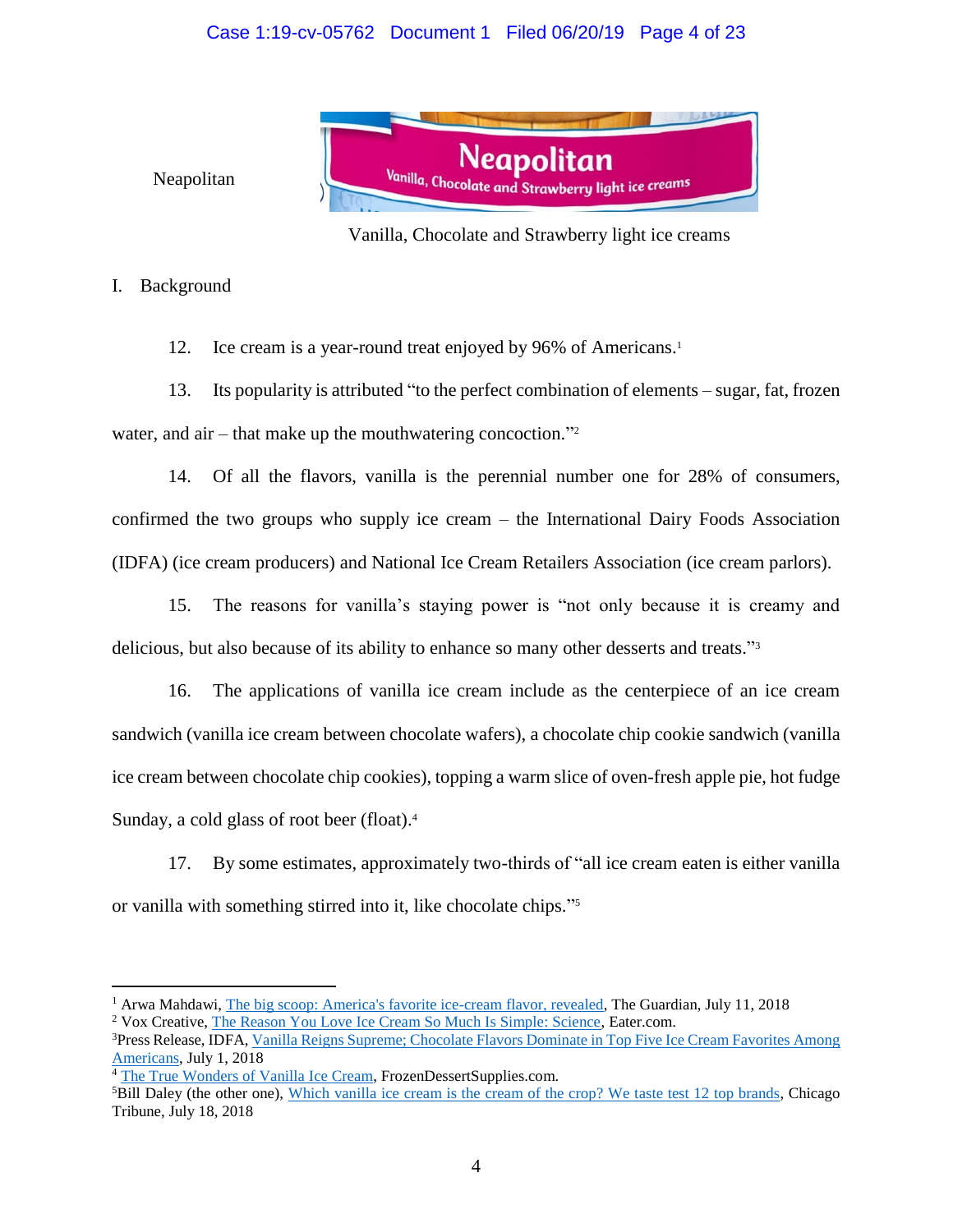### Case 1:19-cv-05762 Document 1 Filed 06/20/19 Page 5 of 23

18. Thomas Jefferson, who had the foresight to write the Constitution, had a similar intuition when he wrote the first American recipe for vanilla ice cream, his preferred flavor. 6

II. Real Vanilla

 $\overline{a}$ 

19. Vanilla's "desirable flavor attributes…make it one of the most common ingredients used in the global marketplace, whether as a primary flavor, as a component of another flavor, or for its desirable aroma qualities."<sup>7</sup>

20. Due to its versatility and demand, there are constant attempts to imitate vanilla, whether through synthetic vanillin made from tree bark, or harmful compounds such as coumarin.

21. Daily headlines alert us to this growing international threat of "food fraud"– whether olive oil made from cottonseeds to the horsemeat scandal in the European Union.<sup>8</sup>

22. As the world's second most expensive (after saffron) flavoring ingredient, there is a strong incentive for bad actors to "pass off" inferior, cheaper and non-vanilla substitutes in the place of real vanilla, resulting in immense profits at the expense of consumers.

23. Some adulterant substitutes mimic the real vanilla flavor and replace valuable botanically-derived natural vanillin with less expensive and lower quality components like (1) synthetically produced ethyl vanillin (derived from wood pulp or coal tar), (2) coumarin (a toxin), (3) natural flavors and (4) Tonka beans (banned from the United States).

24. In other circumstances, there is the addition of "small amounts of a non-authentic

<sup>6</sup> [Thomas Jefferson's Handwritten Vanilla Ice Cream Recipe,](http://www.openculture.com/2014/07/thomas-jeffersons-handwritten-vanilla-ice-cream-recipe.html) Open Culture, July 13, 2014[; Thomas Jefferson's Vanilla](https://www.tasteofhome.com/recipes/thomas-jefferson-s-vanilla-ice-cream/)  [Ice Cream,](https://www.tasteofhome.com/recipes/thomas-jefferson-s-vanilla-ice-cream/) Taste of Home, June-July 2012[; Thomas Jefferson's Original Vanilla Ice Cream Recipe,](http://www.loc.gov/exhibits/treasures/images/uc004810.jpg) Jefferson Papers, Library of Congress.

 $7$  D. Havkin-Frenkel, et al. "A comprehensive study of composition and evaluation of vanilla extracts in US retail stores," Handbook of Vanilla Science and Technology (2019): 349-366)

<sup>&</sup>lt;sup>8</sup> Jenny Eagle, ['Today's complex, fragmented, global food supply chains have led to an increase in food fraud',](https://www.foodnavigator.com/Article/2019/02/20/Fragmented-global-supply-chains-have-led-to-an-increase-in-food-fraud) FoodNavigator.com, Feb. 20, 2019; M. Dourado et al., [Do we really know what's in our plate?.](https://www.tandfonline.com/doi/abs/10.1080/07853890.2018.1562748) Annals of Medicine, 51(sup1), 179-179 (May 2019).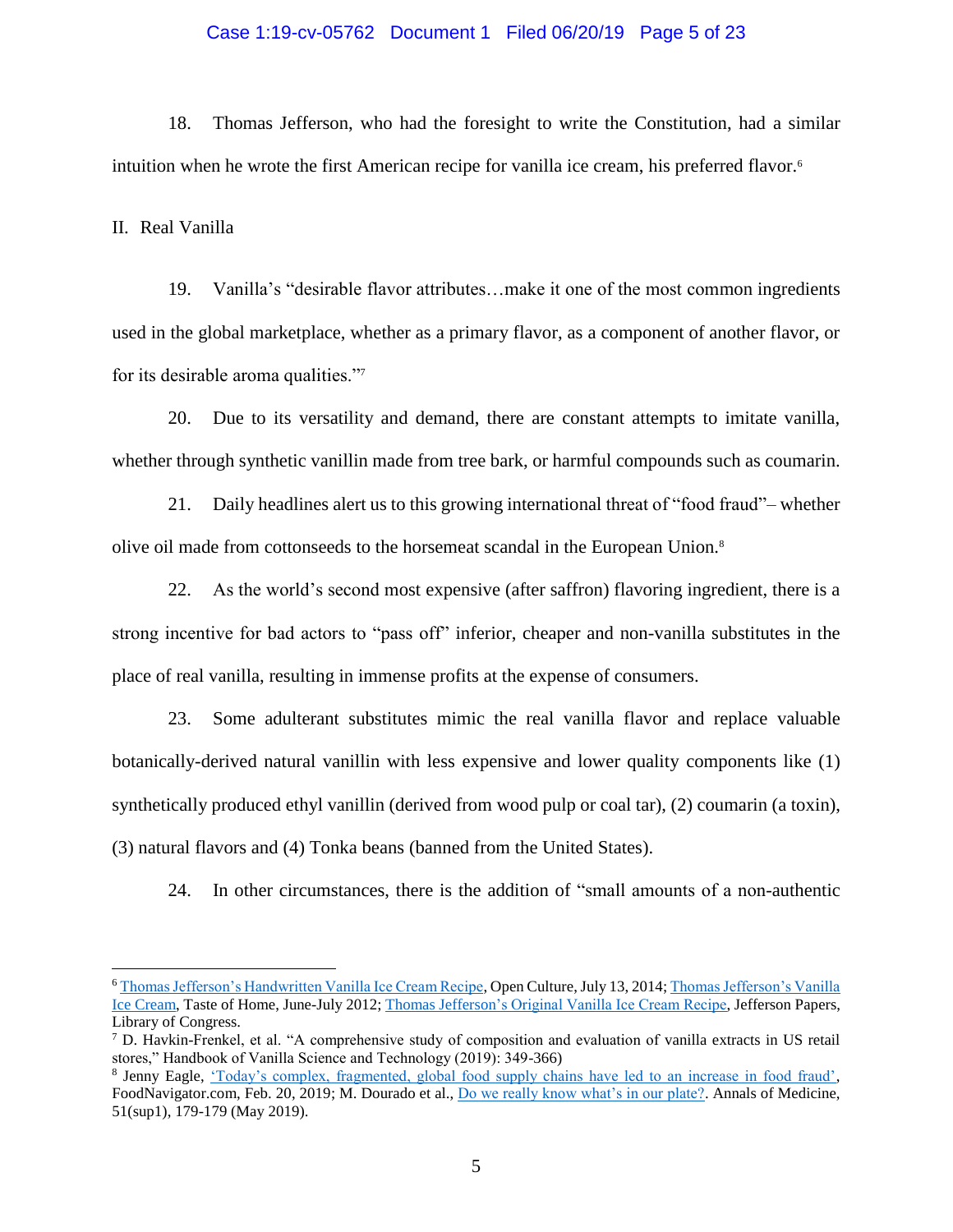### Case 1:19-cv-05762 Document 1 Filed 06/20/19 Page 6 of 23

substance to mask inferior quality ingredient [s]" or give the impression a product contains more of the higher quality ingredients than it actually does, through color additives to enhance the color of a lower quality food component  $-$  i.e., beta carotene.<sup>9</sup>

25. In both scenarios, the ingredient list is used not as source of consumer information, but the latest battlefield of deception.

26. Food fraud also encompasses the deliberate misidentification and obfuscation of a product's components as they appear on the ingredient list ("ingredient list deception").

27. While once naively believed by mainstream commentators to be an area of the nutrition label unaffected by marketing and promotion, the food industry has cleverly used this "neutral" and "factual" space to the detriment of consumers, knowing most of them unquestionably accept what is listed there.

28. To protect consumers from being deceived by products that purport to contain vanilla but do not, standards were developed to require it be labeled correctly and conform with consumer expectations.<sup>10</sup>

29. While technology has improved to detect the fingerprints of vanilla fraud through chromatography, the bad actors are always a step ahead, devising new ways of slipping by the latest tests.

### III. Vanilla Labeling

 $\overline{a}$ 

30. For almost half a century, consumers expect vanilla ice cream to contain real vanilla derived from vanilla beans as the exclusive source of the flavor – designated as vanilla flavor or

<sup>9</sup> Renée Johnson, "Food fraud and economically motivated adulteration of food and food ingredients." Congressional Research Service R43358, January 10, 2014. <sup>10</sup> 21 C.F.R. § 169.175-182.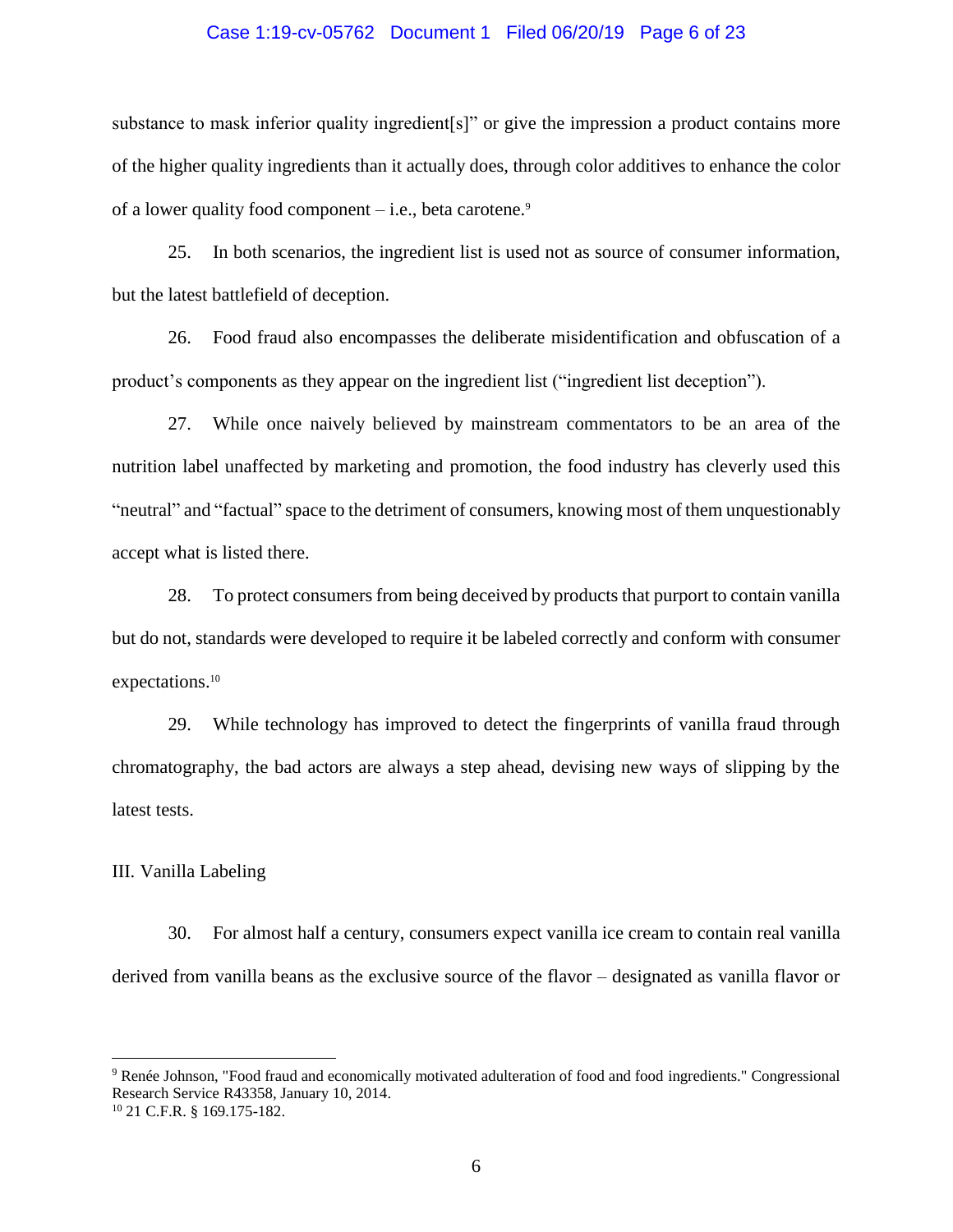### Case 1:19-cv-05762 Document 1 Filed 06/20/19 Page 7 of 23

vanilla extract on the ingredient list.<sup>11</sup>

31. By law, vanilla refers to "the total sapid and odorous principles extractable from one

unit weight of vanilla beans."<sup>12</sup>

32. Vanilla extract and flavor differ only in that the former is at least thirty-five (35)

percent ethyl alcohol while the latter is less than this amount.<sup>13</sup>

33. The Products are represented as, or containing, vanilla ice cream and vanilla light ice

cream on the labels, in point-of-sale marketing, retailers' display ads and promotions, websites,

television and/or radio ads.<sup>14</sup>

34. The Products are misleading because despite the expectation their flavoring is exclusively derived from vanilla beans, the ingredient lists reveal otherwise.

| Vanilla | <b>Ingredients:</b> Skim milk, cream, sugar, corn |
|---------|---------------------------------------------------|
|         | syrup, whey, guar gum, carob bean gum,            |
|         | natural flavor, invert sugar, annatto color.      |

**Ingredients:** Non-fat milk, cream, maltitol syrup<sup>+</sup>. maltodextrin<sup>§</sup>, strawberry puree (strawberries, beet juice concentrate color<sup>§</sup>, turmeric color, potassium sorbate), polydextrose<sup>t</sup>, glycerin, whey protein concentrate, cocoa processed with Neapolitan alkali, propylene glycol monostearate, guar gum, citric acid, sorbitol<sup>†</sup>, beet juice color<sup>§</sup>, monoglycerides, carrageenan, acesulfame potassium, sucralose, xanthan gum, natural flavor, annatto color, vitamin A palmitate.

Skim Milk, Cream, Sugar, Corn Syrup, Whey, Guar Gum, Carob Bean Gum, Natural Flavor, Invert Sugar, Annatto Color.

Non-Fat Milk, Cream, Maltitol Syrup, Maltodextrin, Strawberry Puree (Strawberries, Beet Juice Concentrate Color, Turmeric Color, Potassium Sorbate), Polydextrose, Glycerin, Whey Protein Concentrate, Cocoa Processed with Alkali, Propylene Glycol Monostearate, Guar Gum, Citric Acid, Sorbitol, Beet Juice Color, Monoglycerides, Carrageenan, Acesulfame Potassium, Sucralose, Xanthan Gum, Natural Flavor, Annatto Color, Vitamin A Palmitate.

<sup>11</sup> 21 C.F.R. § 135.110(f)(2)(i) ("Category 1); 21 C.F.R. § 169.175-182.

 $12$  21 C.F.R. §169.3(c)

<sup>13</sup> 21 C.F.R. §§ 169.175 (Vanilla extract.), 169.177 (Vanilla flavoring.).

 $14$  21 C.F.R. § 135.110(f)(6) (applying identical labeling for vanilla ice cream when combined with other flavors, i.e., Neapolitan).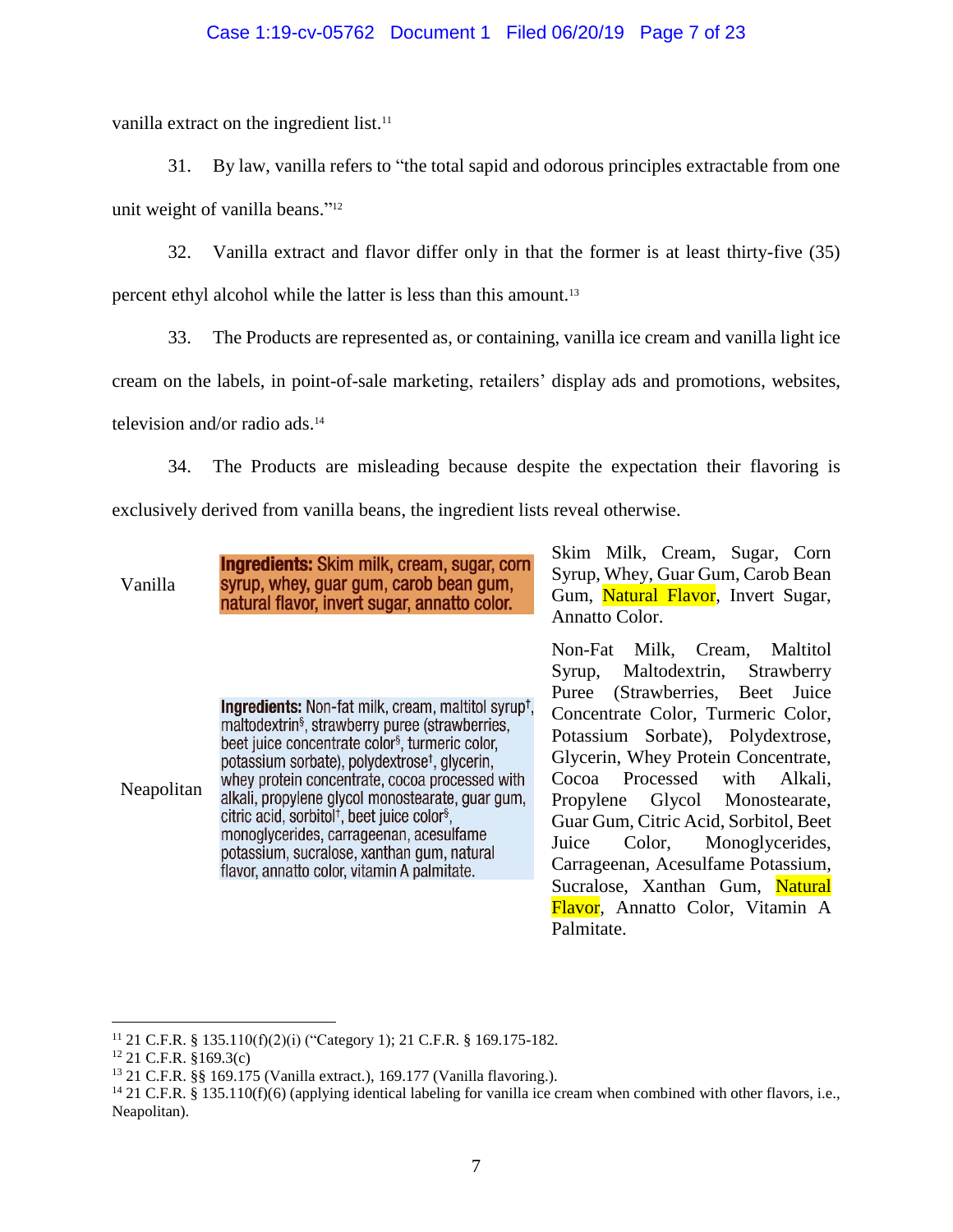Cookie Dough

**Ingredients: Non-fat milk, chocolate chip cookie** dough (wheat flour, sugar, brown sugar, butter, water, soybean oil, chocolate chips [sugar, chocolate, cocoa butter, soy lecithin, vanilla extract], corn starch, molasses, salt, natural flavor, soy lecithin, baking soda), sugar, corn syrup, cream, chocolatey chips (sugar, coconut oil, cocoa processed with alkali, fractionated palm kernel oil, cocoa, soy lecithin, salt, natural flavor), maltodextrin, whey protein, propylene glycol monostearate, guar gum, monoglycerides, xanthan gum, carrageenan, annatto color, vitamin A palmitate, natural flavors (with vanilla extract).

Non-Fat Milk, Chocolate Chip Cookie Dough (Wheat Flour, Sugar, Brown Sugar, Butter, Water, Soybean Oil, Chocolate Chips [Sugar, Chocolate, Cocoa Butter, Soy Lecithin, Vanilla Extract], Corn Starch, Molasses, Salt, Natural Flavor, Soy Lecithin, Baking Soda), Sugar, Corn Syrup, Cream, Chocolatey Chips (Sugar, Coconut Oil, Cocoa Processed with Alkali, Fractionated Palm Kernel Oil, Cocoa, Soy Lecithin, Salt, Natural Flavor), Maltodextrin, Whey Protein Concentrate, Propylene Glycol Monostearate, Guar Gum, Monoglycerides, Xanthan Gum, Carrageenan, Annatto Color, Vitamin A Palmitate, Natural Flavors (with vanilla extract).

35. The above products' ingredients are identical across the identified vanilla ice cream products here.

36. Two of the three products list "natural flavor" while the third declares "Natural Flavors (with vanilla extract)."

IV. Natural Flavor is not a Synonym for Vanilla Flavor or Vanilla Extract in the Products

37. The ingredient lists do not identify vanilla extract or vanilla flavoring as the sole

flavoring source.

38. "Natural flavors" is not the same thing as "vanilla extract" or "vanilla flavoring" in the present context.

39. A rule of thumb when faced with general and specific regulations is to use a specific

one.

40. Defendant's choice to not list vanilla flavor or extract is an admission that the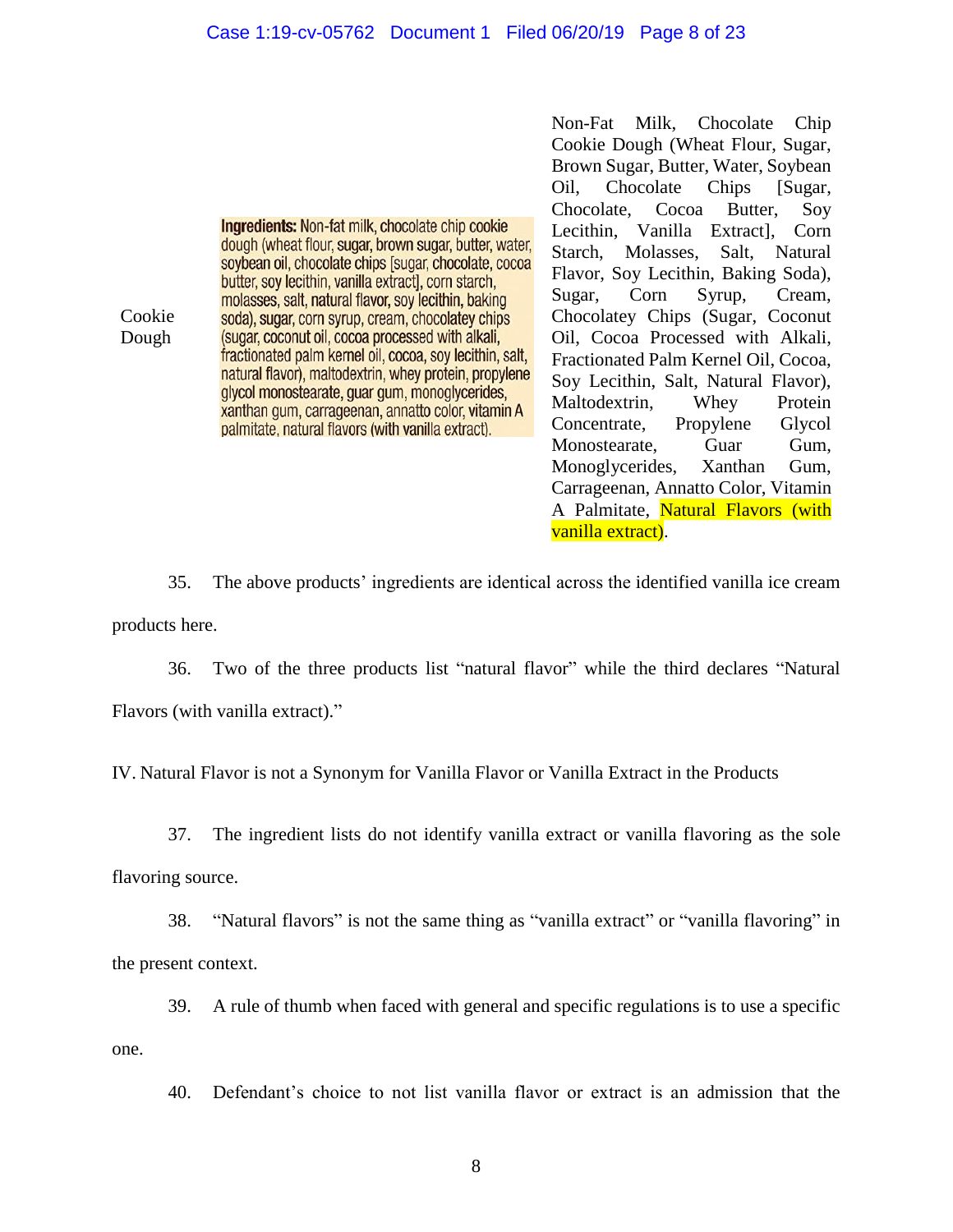### Case 1:19-cv-05762 Document 1 Filed 06/20/19 Page 9 of 23

"natural flavor" is not another way of identifying the specific vanilla ingredients. *Compare* 21 C.F.R. § 101.22 (natural flavor) *with* 21 C.F.R. § 169.175 (Vanilla extract.) and§ 169.177 (Vanilla flavoring.).

41. Additionally, it would be illogical to use a more expensive and higher quality ingredient (vanilla extract or vanilla flavor) but designate it with a general term perceived by consumers to cost less money and appearing on most foods in existence ("natural flavor").

V. The Standardized Vanilla-Vanillin Ingredients are not Labeled as Natural Flavor

42. The vanilla standards reference three vanilla-vanillin combinations – Vanilla-vanillin extract, Vanilla-vanillin flavoring and Vanilla-vanillin powder.<sup>15</sup>

43. The standardized vanilla ingredients – vanilla extract, vanilla flavoring, concentrated vanilla flavoring, and vanilla powder – could be understood as complying with the requirements for "natural flavor."<sup>16</sup>

44. The "vanillin" referred to in the standardized combination ingredients is produced from non-vanilla bean materials, like wood pulp or coal tar.

45. While vanillin is a main flavoring component of vanilla, only 1-2% of vanillin in commercial use is vanillin obtained from the vanilla plant.

46. This type of "natural vanillin" is rarely produced, which means that almost all vanillin is synthetically produced and has no connection to the vanilla bean.

47. For the purposes of ice cream flavor labeling, vanillin (from non-vanilla sources) cannot be designated as a "natural flavor" because it implies it derives from vanilla beans, whose

<sup>15</sup> 21 C.F.R. § 169.180, § 169.181, § 169.182.

<sup>16</sup> 21 C.F.R. § 169.175 (Vanilla extract.), § 169.176 (Concentrated vanilla extract.), § 169.177 (Vanilla flavoring.), § 169.178 (Concentrated vanilla flavoring.) and § 169.179 (Vanilla powder.).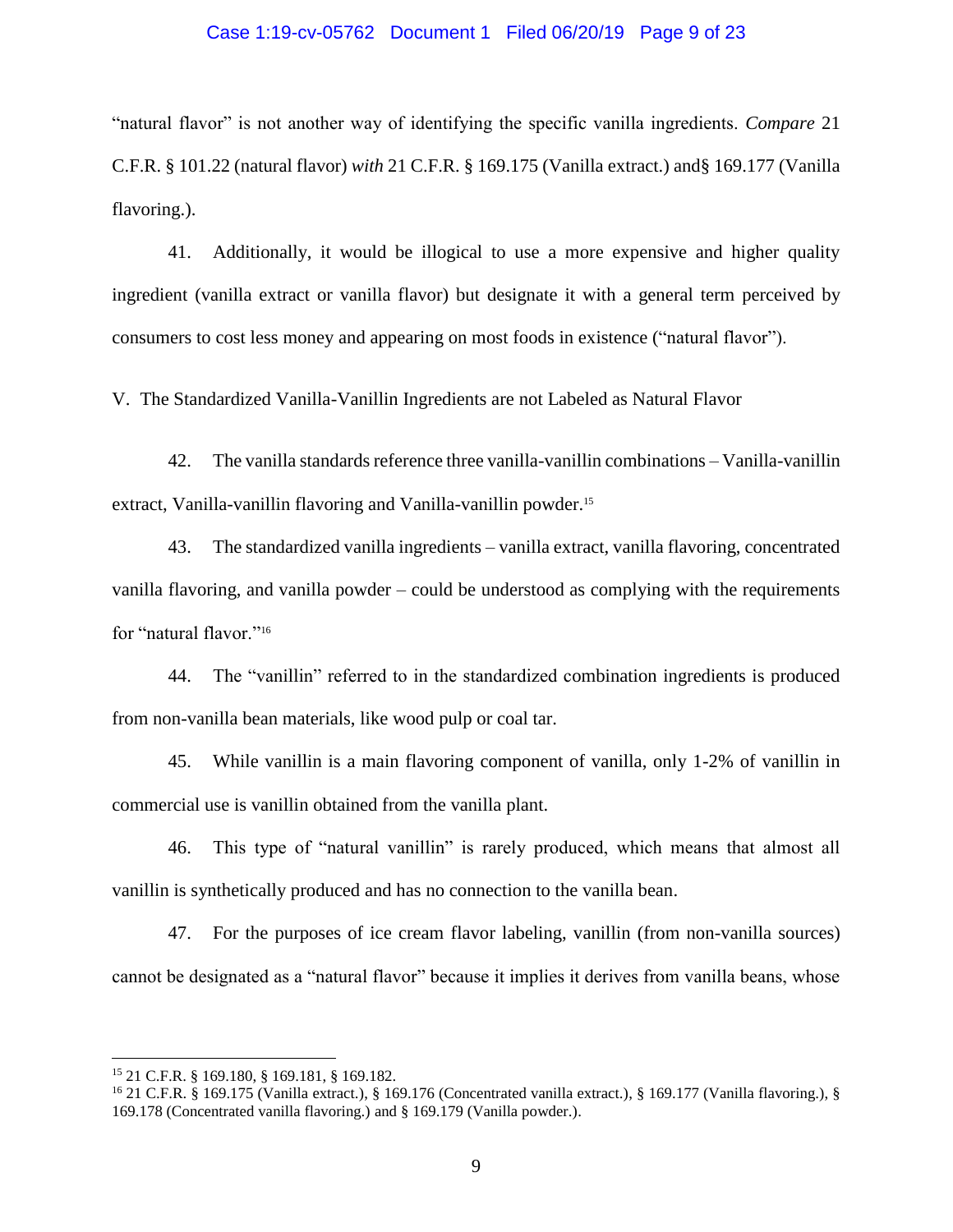### Case 1:19-cv-05762 Document 1 Filed 06/20/19 Page 10 of 23

flavor it simulates.<sup>17</sup>

48. This applies even when vanillin is produced through a natural process (fermentation), such that it is properly designated as "vanillin derived naturally through fermentation."

49. This means if a vanilla flavor is derived from any source other than vanilla, it is accurately designated as an artificial flavor.<sup>18</sup>

50. Therefore, the standardized vanilla-vanillin combination ingredients are not the ingredients used in the Products but for some reason, designated as "natural flavor."

VI. "Natural Flavor" Refers to Vanilla With Other Natural Flavors ("Vanilla WONF)

51. The Cookie Dough Product's ingredient list – perhaps an older version of the current list – indicates "Natural Flavors (with vanilla extract)."

52. "Natural Flavors (with vanilla extract)" is likely the ingredient designated by "natural flavor" as the flavoring for the other Products.

53. In a vanilla ice cream product, it is misleading to label ingredients which *simulate and reinforce and extend* vanilla as a "natural flavor" or "Vanilla with other natural flavor" because it misleadingly implies that the flavor is derived from vanilla beans, whose flavor it simulates.<sup>19</sup>

54. In the context of vanilla ice cream, WONF flavors would be designated where there is "a characterizing flavor from the product [vanilla flavor *from* vanilla] whose flavor is simulated and other natural flavor [synthetic or artificial vanillin] which simulates, resembles or reinforces the characterizing flavor."

55. No standardized vanilla ingredients provide for "other natural flavors" to be added

<sup>17</sup> 21 C.F.R. § 101.22(a)(3)

<sup>&</sup>lt;sup>18</sup> In contrast to the regulations at 21 C.F.R. § 101.22.

<sup>19</sup> 21 C.F.R. § 101.22(a)(3)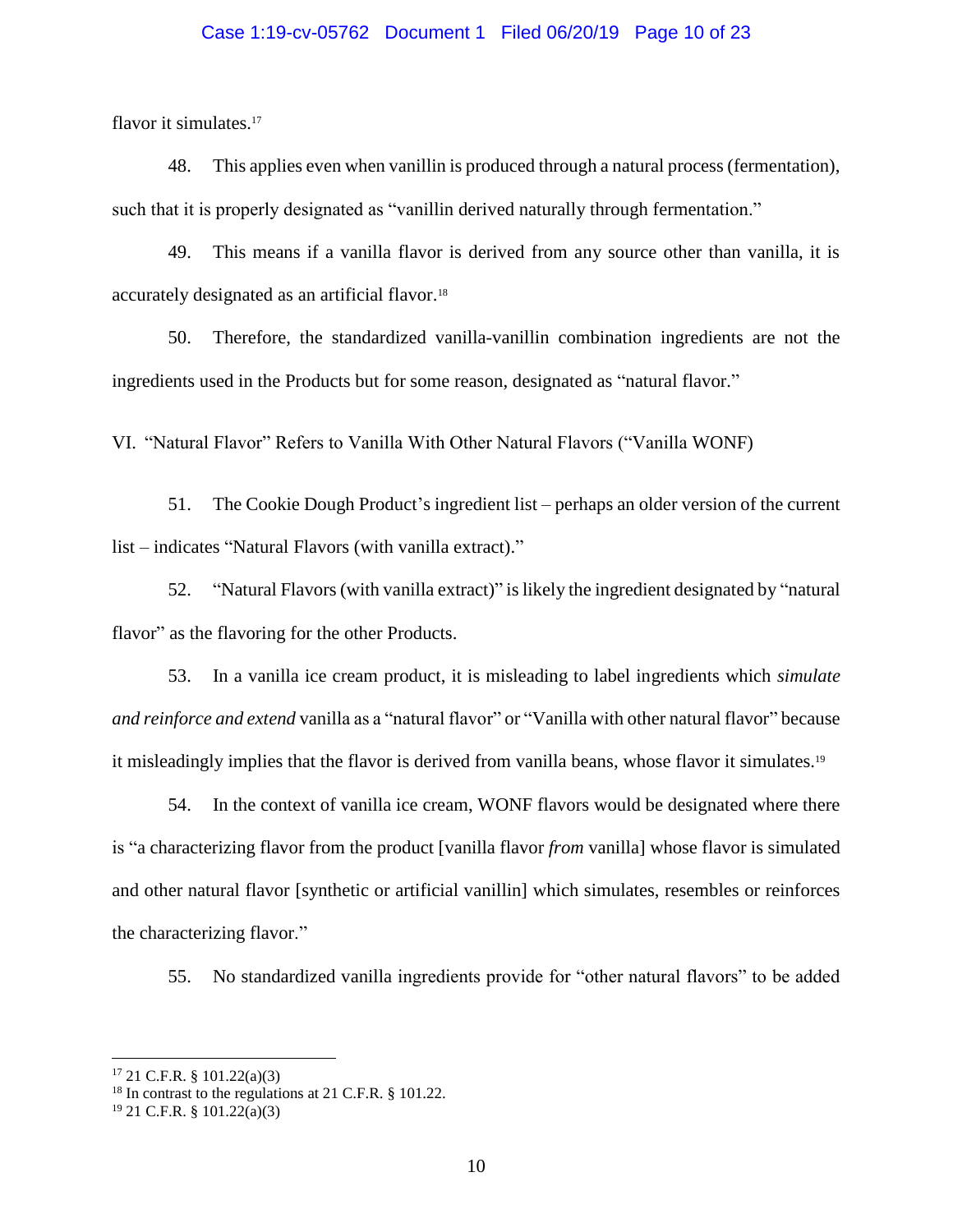### Case 1:19-cv-05762 Document 1 Filed 06/20/19 Page 11 of 23

with a vanilla flavoring or extract because this would result in the spiking of the vanilla flavor, deceiving consumers to believing that more vanilla is present than actually the case, and that all of the vanilla flavor is derived from vanilla beans.

VII. Labels Represent the Products as Vanilla Ice Creams, but Careful Look Reveals They are Not

56. If the Products were vanilla ice cream with the flavor deriving entirely from vanilla beans, the front label would have the term "ice cream" proximate to "vanilla" and the difference in their size would be less than it is.<sup>20</sup>

57. The label is clever because on the flagship product, the Edy's Classics Vanilla Ice Cream, it does not use the terms "Vanilla" and "Ice Cream" as part of one term.

58. Instead, "vanilla" is listed on the blue bar and "ice cream" is below it, so defendant can plausibly assert, "the Product was never labeled 'vanilla ice cream'" even though that is the intended impression taken by consumers.

59. The Products are misleading because in addition to the misrepresentation of the flavoring source, the labels state "Fresh Milk & Cream" and "No Artificial Colors or Flavors" on opposite side of the ice cream cone on the front label.

60. The "Fresh Milk & Cream" claim is another way to list the main ingredients of ice cream" in proximity to the term "vanilla" without putting the three words together, so as to avoid regulatory scrutiny and consequence.

61. The "Fresh Milk & Cream" claim is misleading because the Products are not fresh, understood by reasonable consumers as "just prepared."

<sup>&</sup>lt;sup>20</sup> 21 C.F.R. § 135.110(f)(2)(i) ("If the food contains no artificial flavor, the name on the principal display panel or panels of the label shall be accompanied by the common or usual name of the characterizing flavor, e.g., "vanilla", in letters not less than one-half the height of the letters used in the words "ice cream".").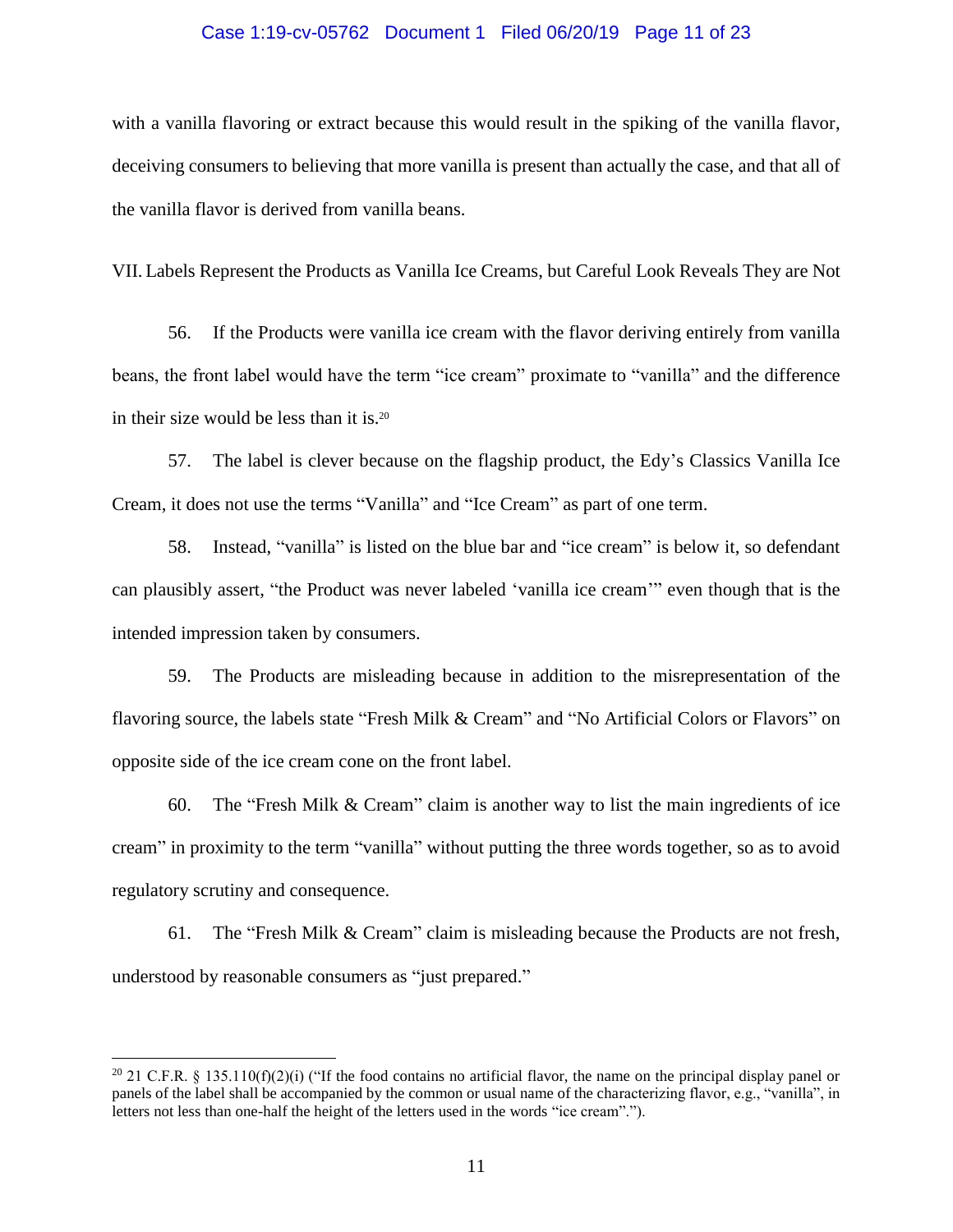### Case 1:19-cv-05762 Document 1 Filed 06/20/19 Page 12 of 23

62. The Products are subjected to preservation treatments and have a shelf (freezer) life on the order of several months.

63. Though ice cream is obviously a fabricated food, "fresh" versions of ice cream exist and are or may be available for sale in proximity to the Products, creating a false equivalence and causing consumers to think the Products are recently prepared when they are not.

64. The "No Artificial Colors or Flavors" is misleading because it gives the consumer the impression that the representations as forms of vanilla ice cream are truthful and that all the flavoring elements are derived from vanilla beans.

65. This is because reasonable consumers do not expect vanilla ice cream products to contain flavorings not derived from vanilla – any such flavorings may be natural under the general flavoring regulations but in the context of vanilla ice creams, unless it is derived from vanilla beans, it cannot be considered natural.

VIII. Coloring Reinforce the Deception that the Products are Vanilla Ice Cream

66. The Products contain "added colors from natural sources," disclosed in a light, small font on the front label beneath "No Artificial Colors or Flavors."

67. This labeling is misleading because the "added colors from natural sources" is difficult to see because of the contrast between the font and background color.

68. It is misleading because when a consumer sees no artificial colors or flavors, fresh milk and cream and "vanilla" and vanilla ice cream, they will not even squint to see the "added colors" text because they would have already concluded "this is a real vanilla ice cream product."

69. The added color – annatto, commonly known as the food coloring used in cheddar cheese, provides a richer yellow shade evocative of milkfat associated with butter, produced by dairy cattle in the United States.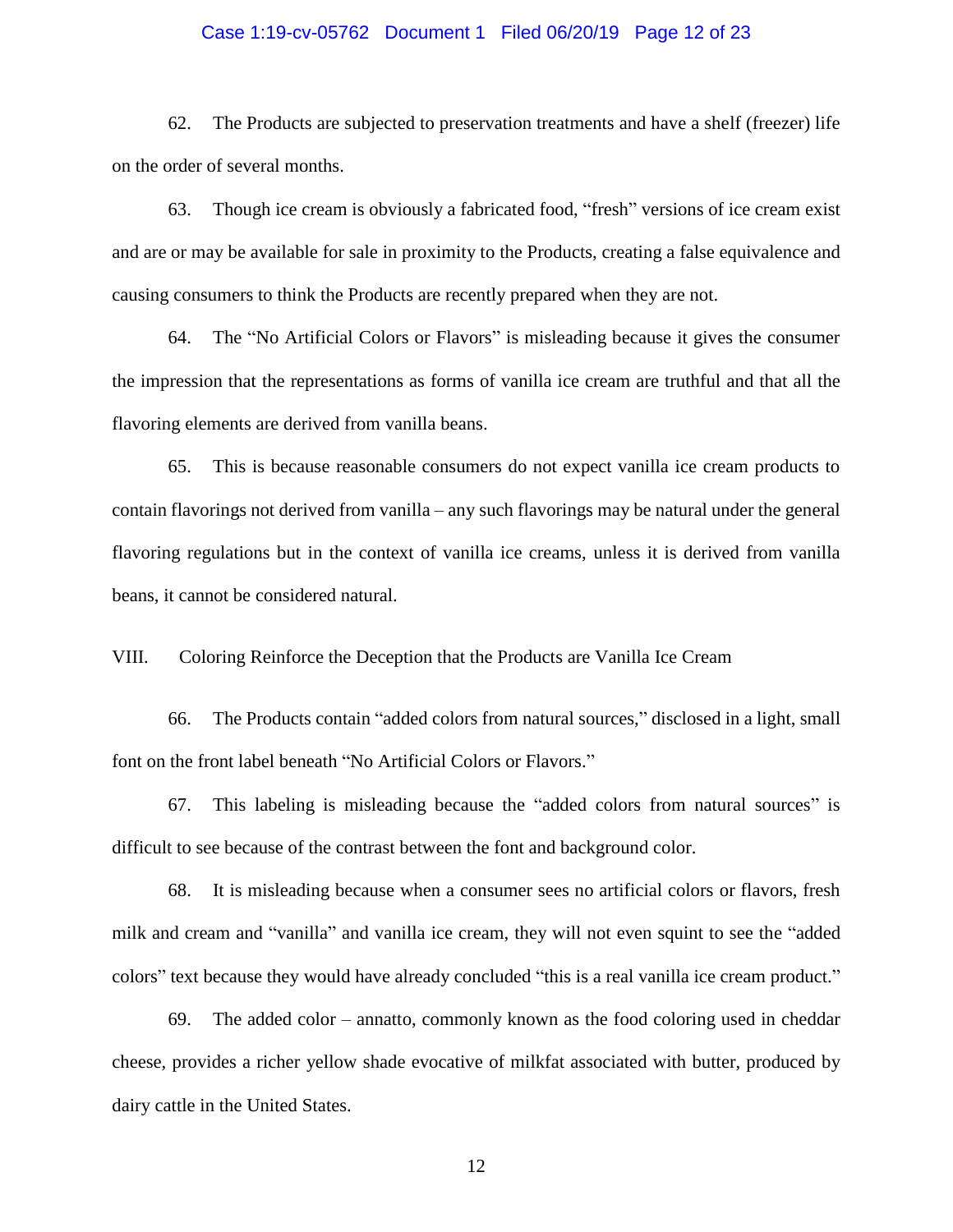# Case 1:19-cv-05762 Document 1 Filed 06/20/19 Page 13 of 23

70. No allegation is made with respect to the how the annatto is declared in the ingredient list as its use is specifically permitted by regulation.<sup>21</sup>

71. Rather, the addition of annatto has the effect of modifying the color of the ice cream to a color closer to vanilla ice cream flavored exclusively by vanilla bean components – a darker shade like in the following stock image.



72. This coloring makes the consumer less likely to question or probe into the amount and type of vanilla flavor in the Products.

### IX. Conclusion

73. The Products contain other representations which are misleading and deceptive.

74. As a result of the false and misleading labeling, the Products are sold at premium prices – no less than \$6.99 per 48 oz (1.5 quart/1.4L) (across the product line), excluding tax – compared to other similar products represented in a non-misleading way.

# Jurisdiction and Venue

- 75. Jurisdiction is proper pursuant to 28 U.S.C. § 1332(d)(2).
- 76. Upon information and belief, the aggregate amount in controversy is more than

 $21$  21 C.F.R. § 101.22(k)(3)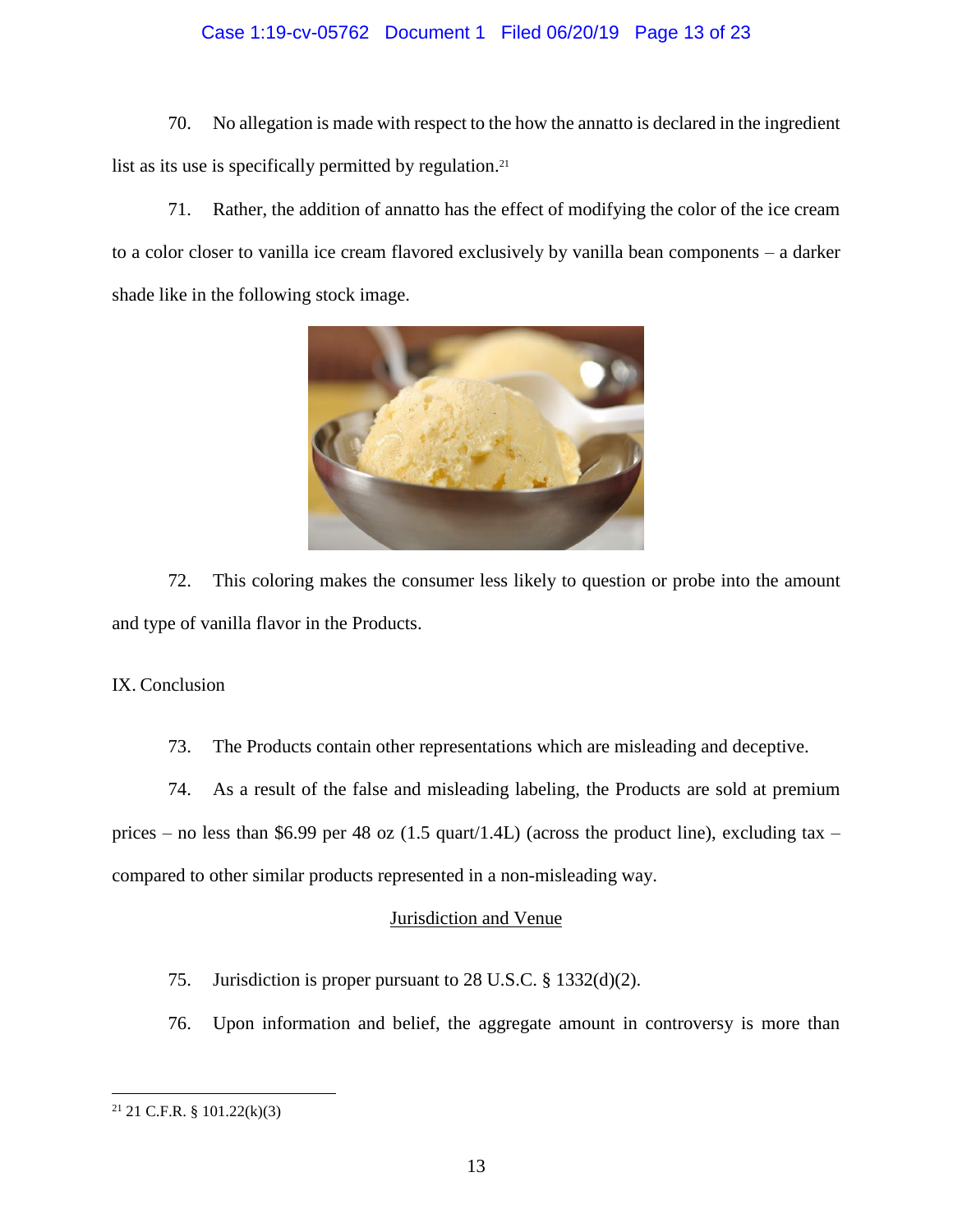### Case 1:19-cv-05762 Document 1 Filed 06/20/19 Page 14 of 23

\$5,000,000.00, exclusive of interests and costs.

77. This court has personal jurisdiction over defendant because it conducts and transacts business, contracts to supply and supplies goods within New York.

78. Venue is proper because plaintiff and many class members reside in this District and defendant does business in this District and State.

79. A substantial part of events and omissions giving rise to the claims occurred in this District.

#### Parties

80. Plaintiff Liou is a citizen of Bronx County, New York.

- 81. Plaintiff Fuda is a citizen of Will County, Illinois.
- 82. Plaintiff Tiffni Altes is a citizen of Los Angeles County, California.
- 83. Plaintiff Michael is a citizen of Sedgwick County, Kansas
- 84. Plaintiff Williams is a citizen of Clinton County, New York but until recently was a

citizen of New London County Connecticut, where he purchased the Products.

- 85. Plaintiff Derchin is a citizen of Richmond County, New York.
- 86. Plaintiff Stephens is a citizen of Elmore County, Idaho.
- 87. Plaintiff Jacobs is a citizen of Cook County, Illinois.
- 88. Plaintiff Oldroyd is a citizen of Shelby County, Alabama.
- 89. Plaintiff Ruiz is a citizen of Yamhill County, Oregon.
- 90. Plaintiff McClain is a citizen of Aberdeen County, Washington.
- 91. Plaintiff Leblanc is a citizen of Middlesex County, Massachusetts.
- 92. Plaintiff Andriulli is a citizen of New Haven County, Connecticut.
- 93. Plaintiff Steve Altes is a citizen of Los Angeles County, California.
- 94. Plaintiff Parks is a citizen of Grayson County, Virginia.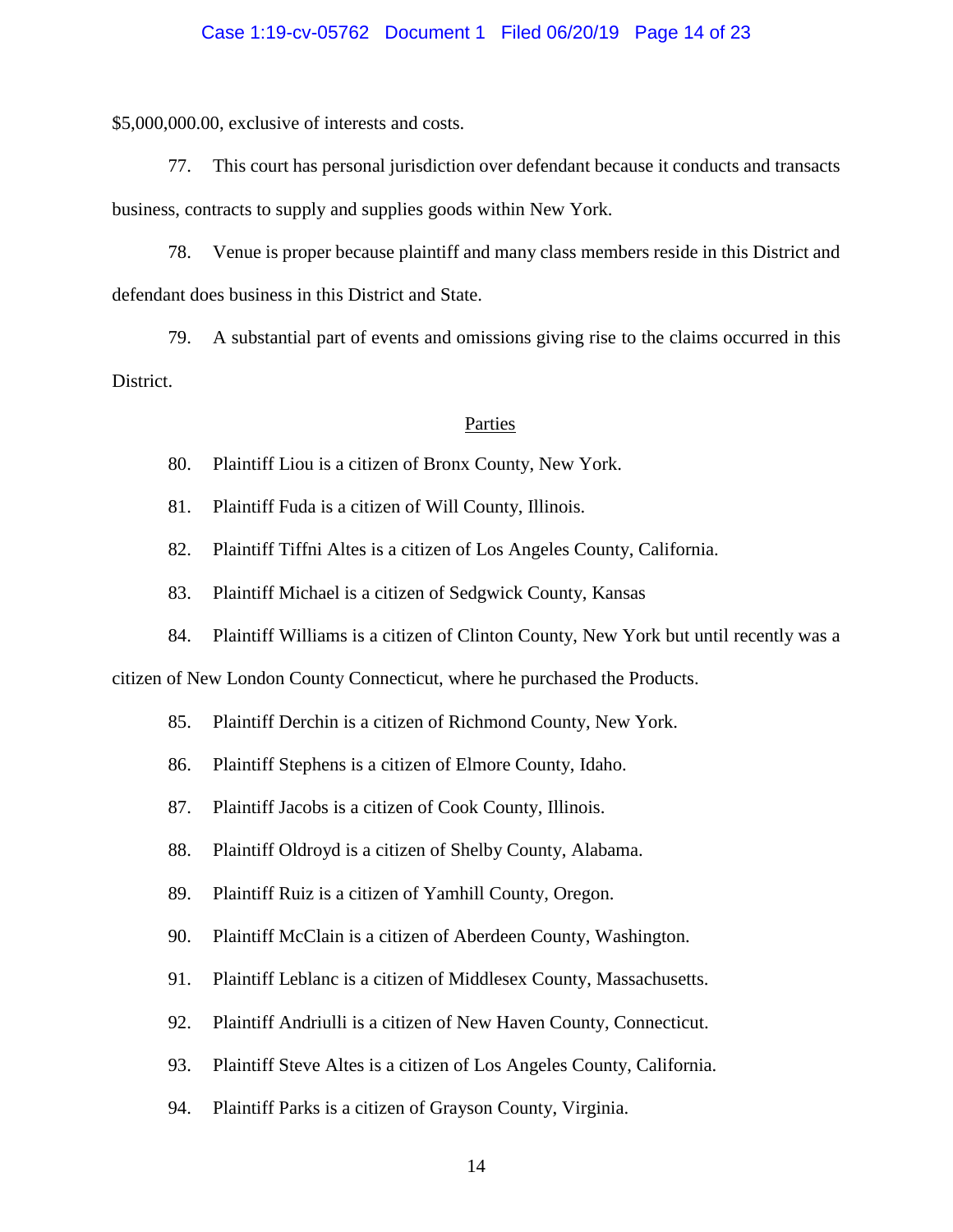### Case 1:19-cv-05762 Document 1 Filed 06/20/19 Page 15 of 23

95. Plaintiff Wiley is a citizen of Bernallio County, New Mexico and was a citizen of Franklin County, Ohio until recently and purchased the Products in Franklin and Bernallio County.

96. Plaintiff Nelson is a citizen of Contra Costa County, California.

97. Jane Doe plaintiffs are citizens of the 38 states for which the identity of a named plaintiff has not been disclosed, but who were affected in the same manner as the Named Plaintiffs.

98. The allegations as related to laws of other states where no named plaintiff has been disclosed serves as a placeholder upon joinder or amendment.

99. Defendant is a Delaware corporation with a principal place of business in Oakland (Alameda County), California.

100. During the class period, Named Plaintiffs and Jane Doe Plaintiffs purchased one or more of the Products for personal use, consumption or application with the representations described herein, for no less than the price indicated, *supra*, excluding tax, within their districts and/or states.

101. Named Plaintiffs and Jane Doe Plaintiffs purchased the Products based upon the representations on the packaging.

102. Named Plaintiffs and Jane Doe Plaintiffs would consider purchasing the Products again if there were assurances that the Products' representations were no longer misleading.

### Class Allegations

103. The classes will consist of all consumers in all 50 states with sub-classes for the individual states.

104. The present complaint contains Named Plaintiffs from: California, Connecticut Kansas, Massachusetts, Illinois, New York, New Mexico, Ohio, Oregon, Virginia and Washington, who will represent their state sub-classes of persons who purchased any Products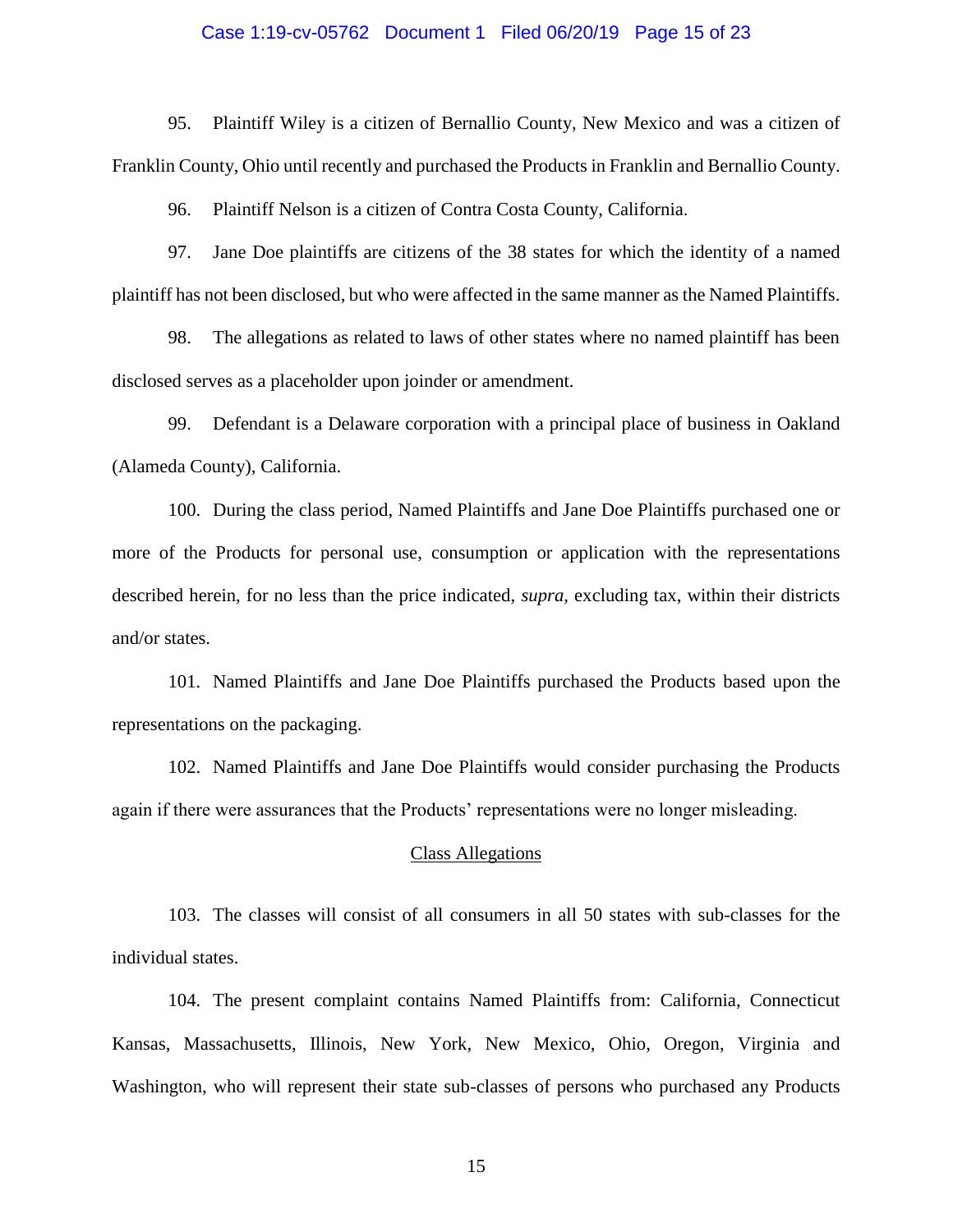### Case 1:19-cv-05762 Document 1 Filed 06/20/19 Page 16 of 23

containing the actionable representations during the statutes of limitation.

105. Common questions of law or fact predominate and include whether the representations were likely to deceive reasonable consumers and if Named Plaintiffs and Jane Doe Plaintiffs and class members are entitled to damages.

106. Named Plaintiffs' and Jane Doe Plaintiffs' claims and the basis for relief are typical to other members because all were subjected to the same representations.

107. Named Plaintiffs are adequate representatives because their interests do not conflict with other members.

108. No individual inquiry is necessary since the focus is only on defendant's practices and the class is definable and ascertainable.

109. Individual actions would risk inconsistent results, be repetitive and are impractical to justify, as the claims are modest.

110. Named Plaintiffs' and Jane Doe Plaintiffs' counsel is competent and experienced in complex class action litigation and intends to adequately and fairly protect class members' interests.

111. Plaintiffs seek class-wide injunctive relief because the practices continue.

# New York General Business Law ("GBL") §§ 349 & 350, California Consumers Legal Remedies Act, Civ. Code §§ 1750-1785 ("CLRA") and Consumer Protection Statutes of Other States and Territories

112. Named Plaintiffs and Jane Doe Plaintiffs assert causes of action under the consumer protection statutes of the all 50 states, with Named Plaintiffs asserting the consumer protection laws of their individual states.

- a. Alabama Deceptive Trade Practices Act, Ala. Code § 8-19-1, *et. seq.*;
- b. Alaska Unfair Trade Practices and Consumer Protection Act, Ak. Code § 45.50.471, *et. seq.*;
- c. Arkansas Deceptive Trade Practices Act, Ark. Code § 4-88-101, *et. seq.*;
- d. California Consumers Legal Remedies Act, Cal. Civ. Code §§ 1750 *et seq.* and Unfair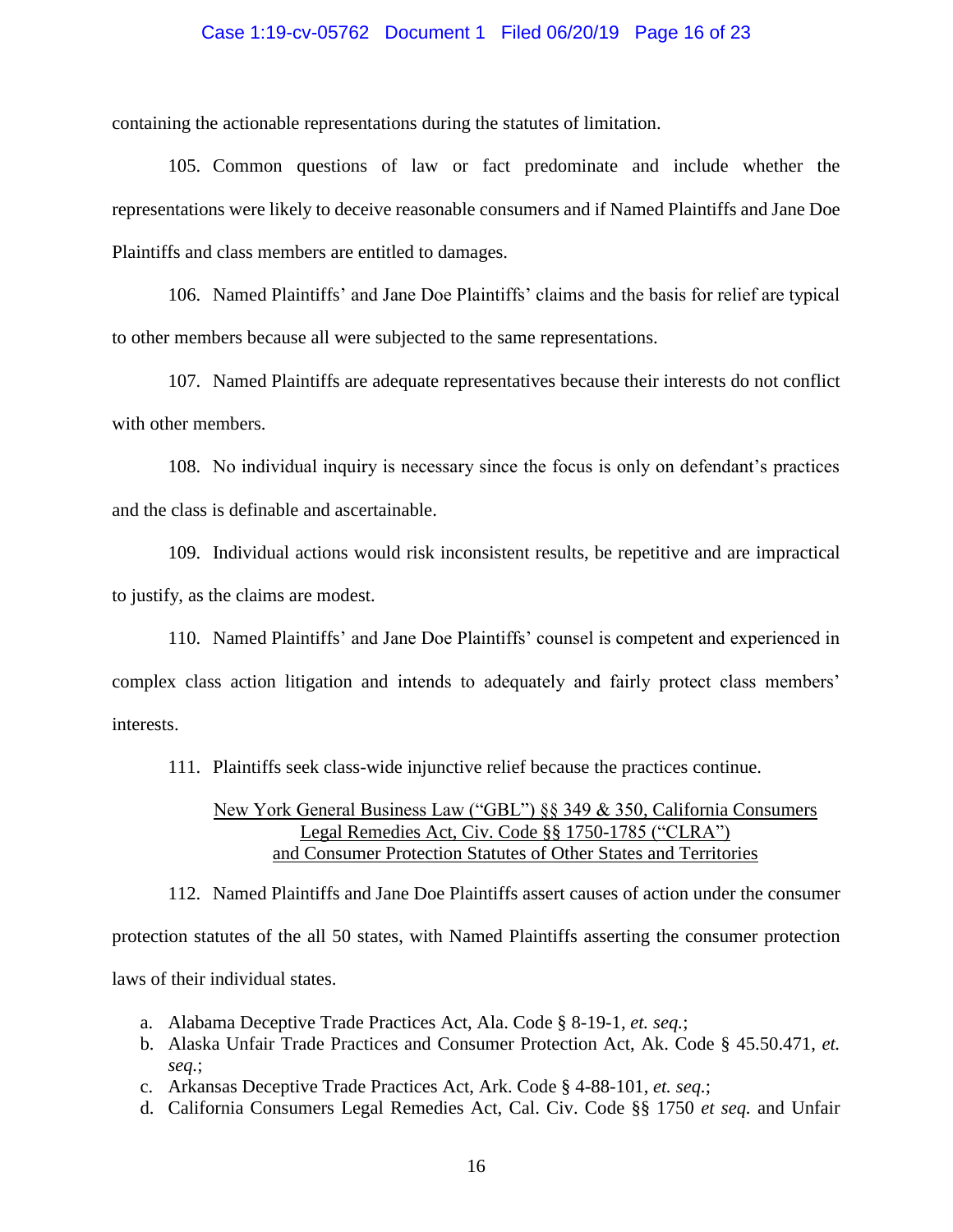Competition Law, Cal. Bus. Prof. Code §§ 17200- 17210 *et. seq.*;

- e. Colorado Consumer Protection Act, Colo Rev. Stat § 6-1-101, *et. seq.*;
- f. Connecticut Unfair Trade Practices Act, Conn. Gen Stat § 42-110a, *et. seq.*;
- g. Delaware Deceptive Trade Practices Act, 6 Del. Code § 2511, *et. seq.*;
- h. District of Columbia Consumer Protection Procedures Act, D.C. Code §§ 28-3901, *et. seq.*;
- i. Florida Deceptive and Unfair Trade Practices, Act *Florida Statutes*§ 501.201, *et. seq.*;
- j. Georgia Fair Business Practices Act, §10-1-390 *et. seq.*;
- k. Hawaii Unfair and Deceptive Practices Act, Hawaii Revised Statutes § 480 1, *et. seq.* and Hawaii Uniform Deceptive Trade Practices Act, Hawaii Revised Statute § 481A-1, *et. seq.*;
- l. Idaho Consumer Protection Act, Idaho Code § 48-601, *et. seq.*;
- m. Illinois Consumer Fraud and Deceptive Business Practices Act, 815 ILCS § 505/1, *et. seq.*;
- n. Kansas Consumer Protection Act, Kan. Stat. Ann §§ 50 626, *et. seq.*;
- o. Kentucky Consumer Protection Act, Ky. Rev. Stat. Ann. §§ 367.110, *et. seq.*, and the Kentucky Unfair Trade Practices Act, Ky. Rev. Stat. Ann § 365.020, *et. seq.*;
- p. Louisiana Unfair Trade Practices and Consumer Protection Law, La. Rev. Stat. Ann. §§ 51:1401, *et. seq.*;
- q. Maine Unfair Trade Practices Act, 5 Me. Rev. Stat. § 205A, *et. seq.*, and Maine Uniform Deceptive Trade Practices Act, Me. Rev. Stat. Ann. 10, § 1211, *et. seq.*;
- r. Massachusetts Unfair and Deceptive Practices Act, Mass. Gen Laws ch. 93A;
- s. Michigan Consumer Protection Act, §§ 445.901, *et. seq.*;
- t. Minnesota Prevention of Consumer Fraud Act, Minn. Stat §§ 325F.68, *et. seq.*; and Minnesota Uniform Deceptive Trade Practices Act, Minn Stat. § 325D.43, *et. seq.*;
- u. Mississippi Consumer Protection Act, Miss. Code An. §§ 75-24-1, *et. seq.*;
- v. Missouri Merchandising Practices Act, Mo. Rev. Stat. § 407.010, *et. seq.*;
- w. Montana Unfair Trade Practices and Consumer Protection Act, Mont. Code § 30-14-101, *et. seq.*;
- x. Nebraska Consumer Protection Act, neb. Rev. Stat. § 59 1601 *et. seq.*, and the Nebraska Uniform Deceptive Trade Practices Act, Neb. Rev. Stat. § 87-301, *et. seq.*;
- y. Nevada Trade Regulation and Practices Act, Nev. Rev. Stat. §§ 598.0903, *et. seq.*;
- z. New Hampshire Consumer Protection Act, N.H. Rev. Stat. § 358-A:1, *et. seq.*;
- aa. New Jersey Consumer Fraud Act, N.J. Stat. Ann. §§ 56:8 1, *et. seq.*;
- bb. New Mexico Unfair Practices Act, N.M. Sta. Ann. §§ 57 12 1, *et. seq.*;
- cc. New York General Business Law ("GBL") §§ 349 & 350;
- dd. North Dakota Consumer Fraud Act, N.D. Cent. Code §§ 51 15 01, *et. seq.*;
- ee. Ohio Rev. Code Ann. §§ 1345.02 and 1345.03; Ohio Admin. Code §§ 109;
- ff. Oklahoma Consumer Protection Act, Okla. Stat. 15 § 751, *et. seq.*;
- gg. Oregon Unfair Trade Practices Act, Ore. Rev. Stat. § 646.608(e) & (g);
- hh. Rhode Island Unfair Trade Practices and Consumer Protection Act, R.I. Gen. Laws § 6- 13.1-1 *et. seq.*;
- ii. South Carolina Unfair Trade Practices Act, S.C. Code Law § 39-5-10, *et. seq.*;
- jj. South Dakota's Deceptive Trade Practices and Consumer Protection Law, S.D. Codified Laws §§ 37 24 1, *et. seq.*;
- kk. Tennessee Consumer Protection Act, Tenn. Code Ann. § 47-18-101 *et. seq.*;
- ll. Vermont Consumer Fraud Act, Vt. Stat. Ann. Tit. 9, § 2451, *et. seq.*;
- mm. Washington Consumer Fraud Act, Wash. Rev. Code § 19.86/0101, *et. seq.*;
- nn. West Virginia Consumer Credit and Protection Act, West Virginia Code § 46A-6-101, *et.*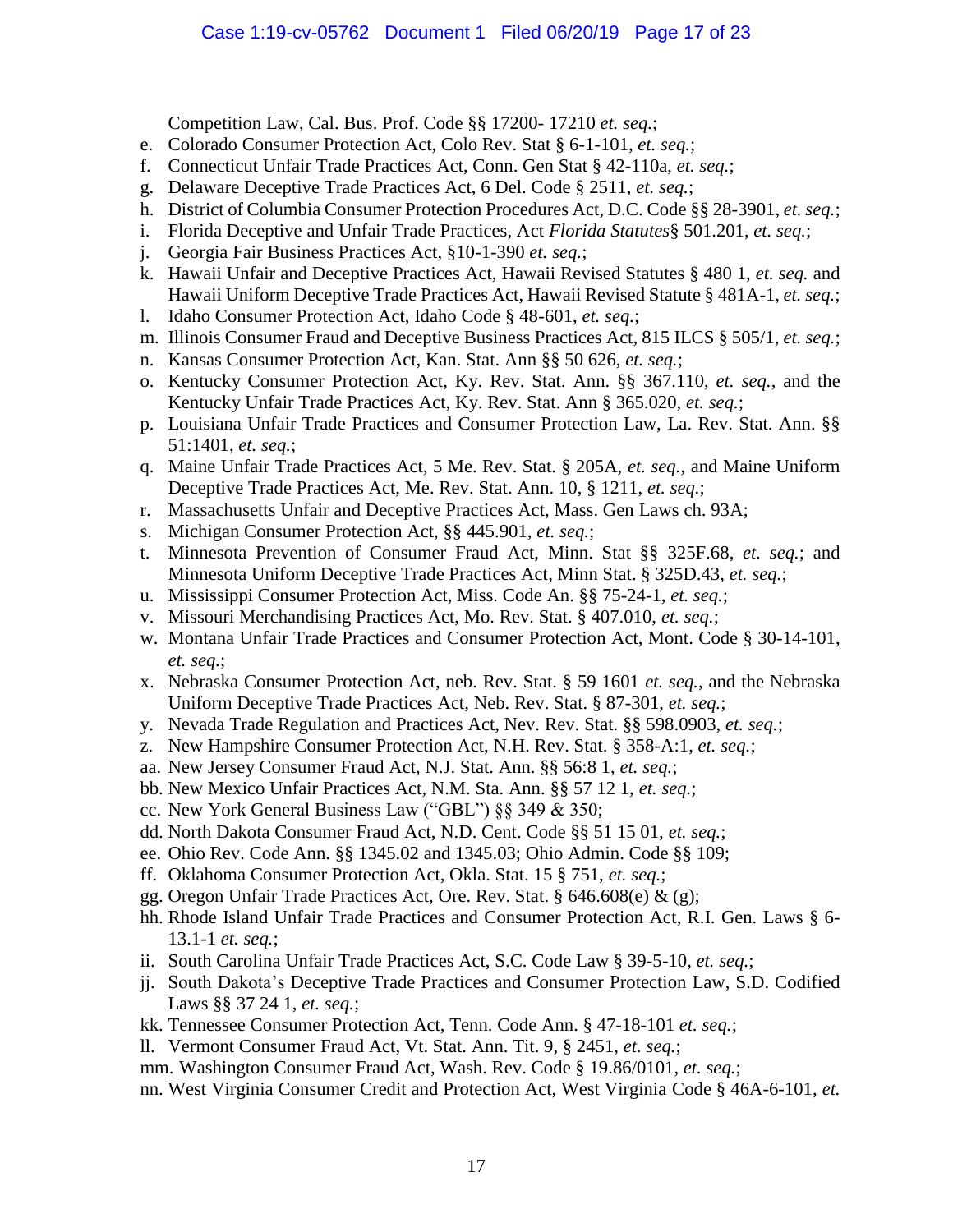### Case 1:19-cv-05762 Document 1 Filed 06/20/19 Page 18 of 23

*seq.*;

oo. Wisconsin Deceptive Trade Practices Act, Wis. Stat. §§ 100.18, *et. seq.*

113. Named Plaintiffs and Jane Doe Plaintiffs and class members assert causes of action under the consumer protection laws of their States, *supra*.

114. Defendant's conduct was misleading, deceptive, unlawful, fraudulent, and unfair.

115. Defendant's acts, practices, advertising, labeling, packaging, representations and omissions are not unique to the parties and have a broader impact on the public.

116. Named Plaintiffs and Jane Doe Plaintiffs and class members desired to purchase products which were as described by defendant and expected by reasonable consumers, given the product type.

117. After mailing appropriate notice and demand, California and Massachusetts Plaintiffs and other plaintiffs who reside in a State where notice is required prior to seeking damages under that State's Consumer Protection Statutes, will have mailed and/or have amended the present complaint to request damages. Cal. Civil Code § 1782(a), (d); Mass. UDAP, Mass. Gen Laws ch. 93A.

118. California Plaintiffs will seek injunctive and equitable relief and attorney fees for violations of the CLRA for that Subclass. Civ. Code § 1780(a); Cal. Bus. & Prof. Code § 17203.

119. The representations and omissions were relied on by Named Plaintiffs and Jane Doe Plaintiffs and class members, who paid more than they would have, causing damages.

### Negligent Misrepresentation

120. Named Plaintiffs and Jane Doe Plaintiffs and class members incorporate by reference all preceding paragraphs.

121. Defendant misrepresented the misrepresented the substantive, compositional, health, organoleptic and/or nutritional attributes of the Products.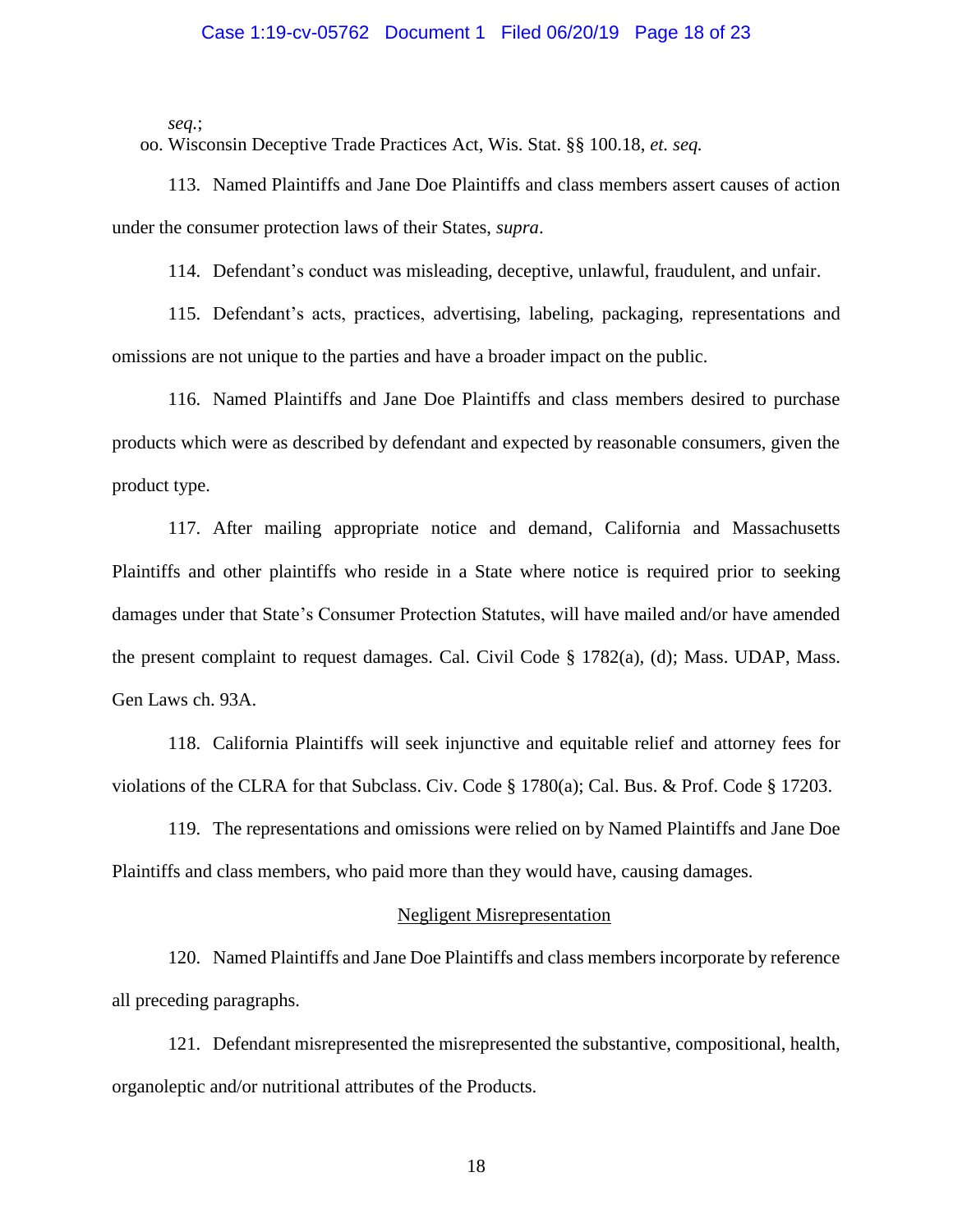### Case 1:19-cv-05762 Document 1 Filed 06/20/19 Page 19 of 23

122. Defendant had a duty to disclose and/or provide non-deceptive labeling of the Products and knew or should have known same were false or misleading.

123. This duty is based on defendant's position as an entity which has held itself out as having special knowledge in the production, service and/or sale of the product type.

124. The representations took advantage of cognitive shortcuts made by consumers at the point-of-sale and their trust placed in defendant, a well-known and widely recognized and respected brand in this sector.

125. Named Plaintiffs and Jane Doe Plaintiffs and class members reasonably and justifiably relied on these negligent misrepresentations and omissions, which served to induce and did induce, the purchase of the Products.

126. Named Plaintiffs and Jane Doe Plaintiffs and class members would not have purchased the Products or paid as much if the true facts had been known, suffering damages.

# Breach of Express Warranty and Implied Warranty of Merchantability, Magnuson Moss Warranty Act, 15 U.S.C. §§ 2301, *et seq*.

127. Named Plaintiffs and Jane Doe Plaintiffs incorporate by references all preceding paragraphs.

128. Defendant manufactures and sells products which contain a characterizing ingredient or flavor which is desired by consumers.

129. The Products warranted to Named Plaintiffs and Jane Doe Plaintiffs and class members that they possessed substantive, functional, nutritional, compositional, organoleptic, sensory, physical and other attributes which they did not.

130. Defendant had a duty to disclose and/or provide a non-deceptive description of the Products and knew or should have known same were false or misleading.

131. This duty is based, in part, on defendant's position as one of the largest users of the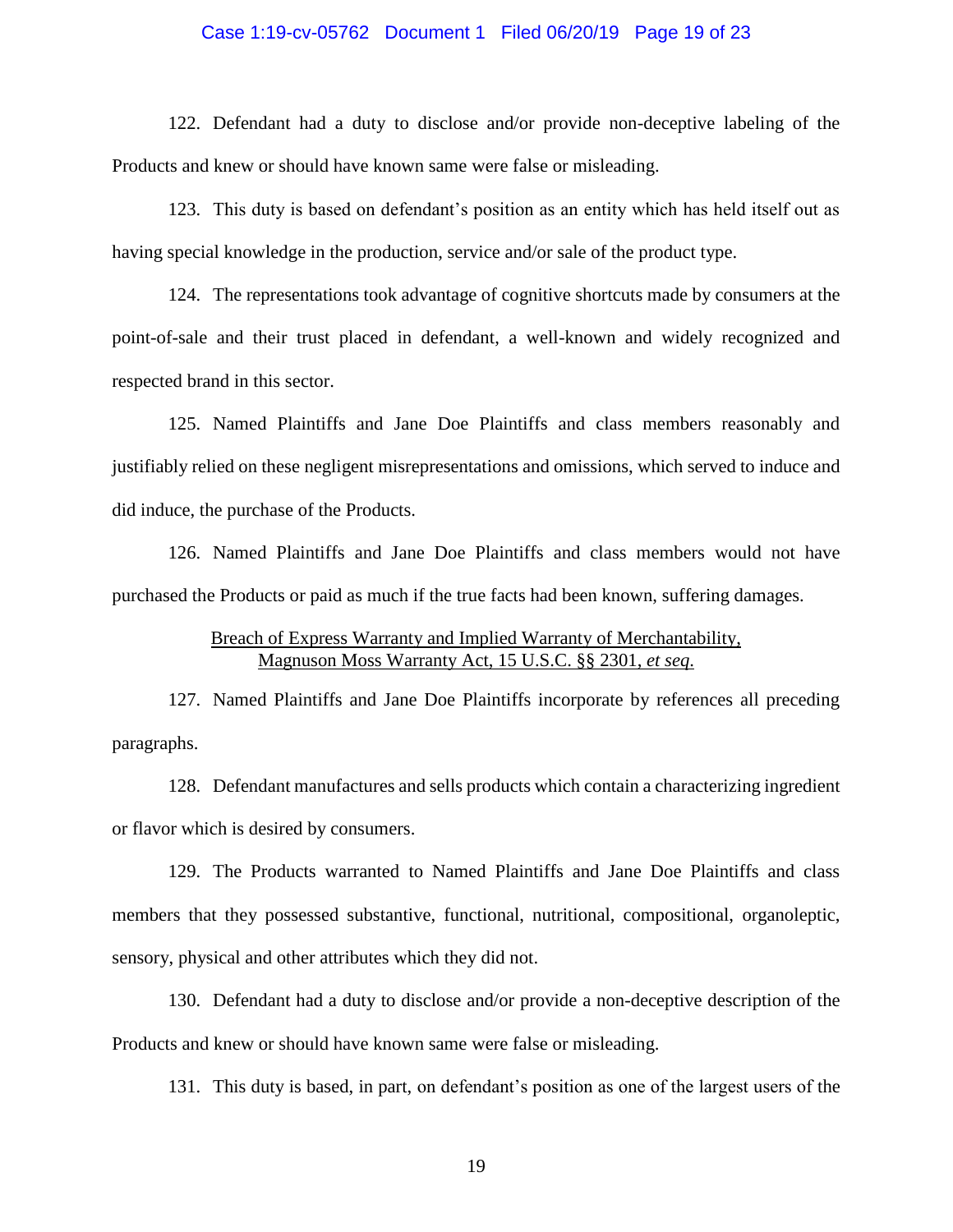### Case 1:19-cv-05762 Document 1 Filed 06/20/19 Page 20 of 23

characterizing ingredient or flavor in the world.

132. The Products warranted to Named Plaintiffs and Jane Doe Plaintiffs and class members that the ingredient on the front label was designed to reflect and be understood as part of the product name and refer to its characterizing flavor and be derived from that food, exclusively and contained an amount sufficient to characterize the Products.

133. Named Plaintiffs and Jane Doe Plaintiffs desired to purchase products which were as described by defendant.

134. The Products did not conform to their affirmations of fact and promises, wholly due to defendant's actions and were not merchantable.

135. To the extent notice may be required, Named Plaintiffs and Jane Doe Plaintiffs either have sent or intend to send notice to defendant and reserve all rights to amendment of the complaint.

136. Named Plaintiffs, Jane Doe Plaintiffs and class members relied on defendant's claims, paying more than they would have.

#### Fraud

137. Named Plaintiffs and Jane Doe Plaintiffs incorporate by references all preceding paragraphs.

138. Defendant's purpose was to sell a product which contained a valuable characterizing ingredient or flavor, and represent the Products contained sufficient independent amounts of said ingredient or flavor such that they would accurately be described as vanilla ice cream.

139. Defendant's fraudulent intent is evinced by its very careful labeling – for example, defendant never says the three words together, "vanilla ice cream," on the labels.

140. However, it cleverly emphasizes the vanilla component and accompanies this not by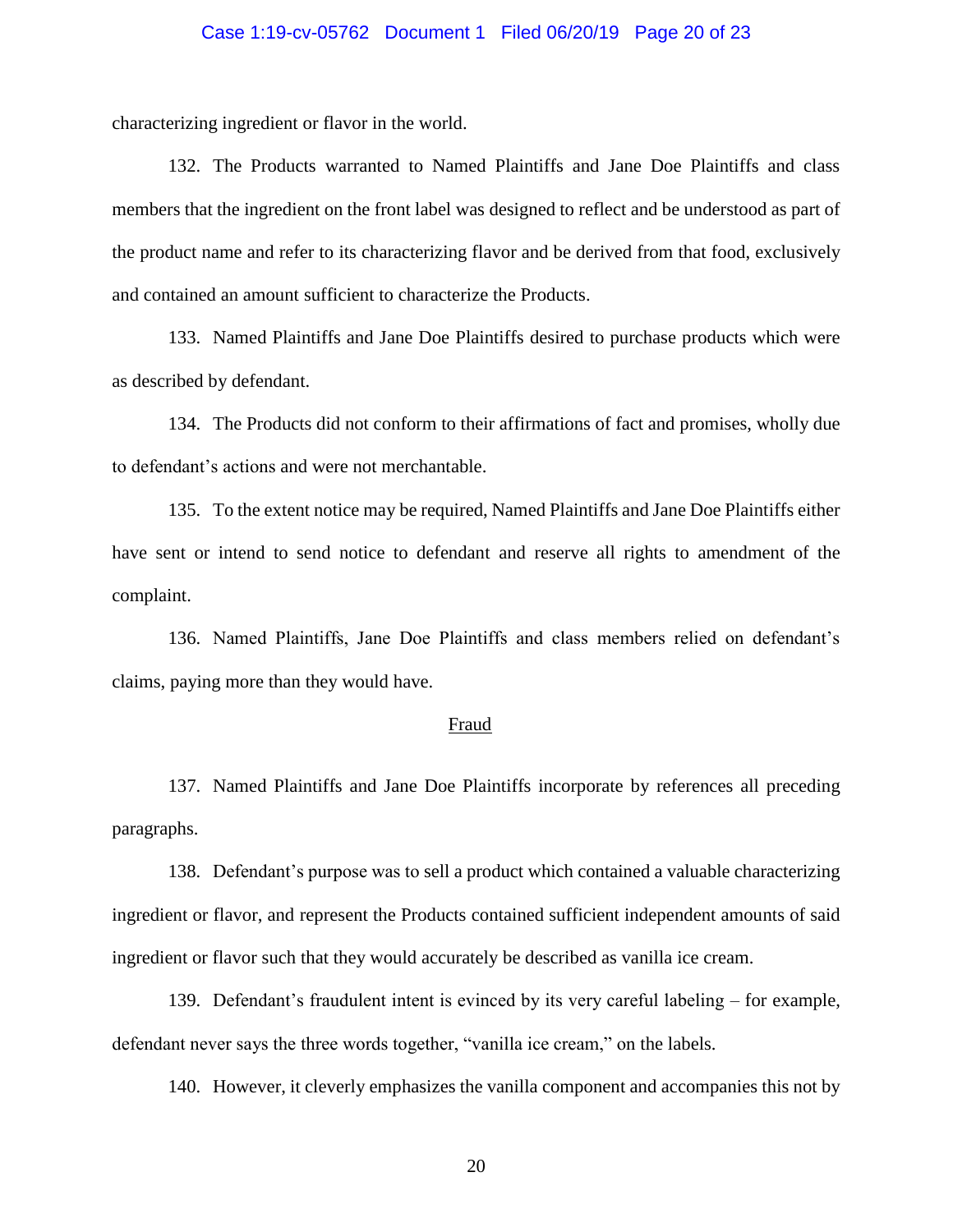### Case 1:19-cv-05762 Document 1 Filed 06/20/19 Page 21 of 23

the name of the food, ice cream, as required, but by the main *ingredients* of ice cream – milk, cream, sugar.

141. Defendant does not declare the products vanilla ice cream but that is the impression and intended result.

142. Defendant intends that consumers view the vanilla type as the characterizing flavor yet does not include the word "flavor."

143. Not seeing the term flavor, consumers will expect the Products to be exclusively characterized by vanilla.

144. Defendant's intent was to secure economic advantage in the marketplace against competitors.

145. Named Plaintiffs and Jane Doe Plaintiffs and class members observed and relied on defendant's claims, causing them to pay more than they would have, entitling them to damages.

### Unjust Enrichment

146. Named Plaintiffs and Jane Doe Plaintiffs incorporate by references all preceding paragraphs.

147. Defendant obtained benefits and monies because the Products were not as represented and expected, to the detriment and impoverishment of plaintiff and class members, who seek restitution and disgorgement of inequitably obtained profits.

### Jury Demand and Prayer for Relief

Named Plaintiffs and Jane Doe Plaintiffs demand a jury trial on all issues.

**WHEREFORE,** plaintiffs pray for judgment:

- 1. Declaring this a proper class action, certifying named plaintiffs as representatives and the undersigned as counsel for the class;
- 2. Entering preliminary and permanent injunctive relief by directing defendant to correct the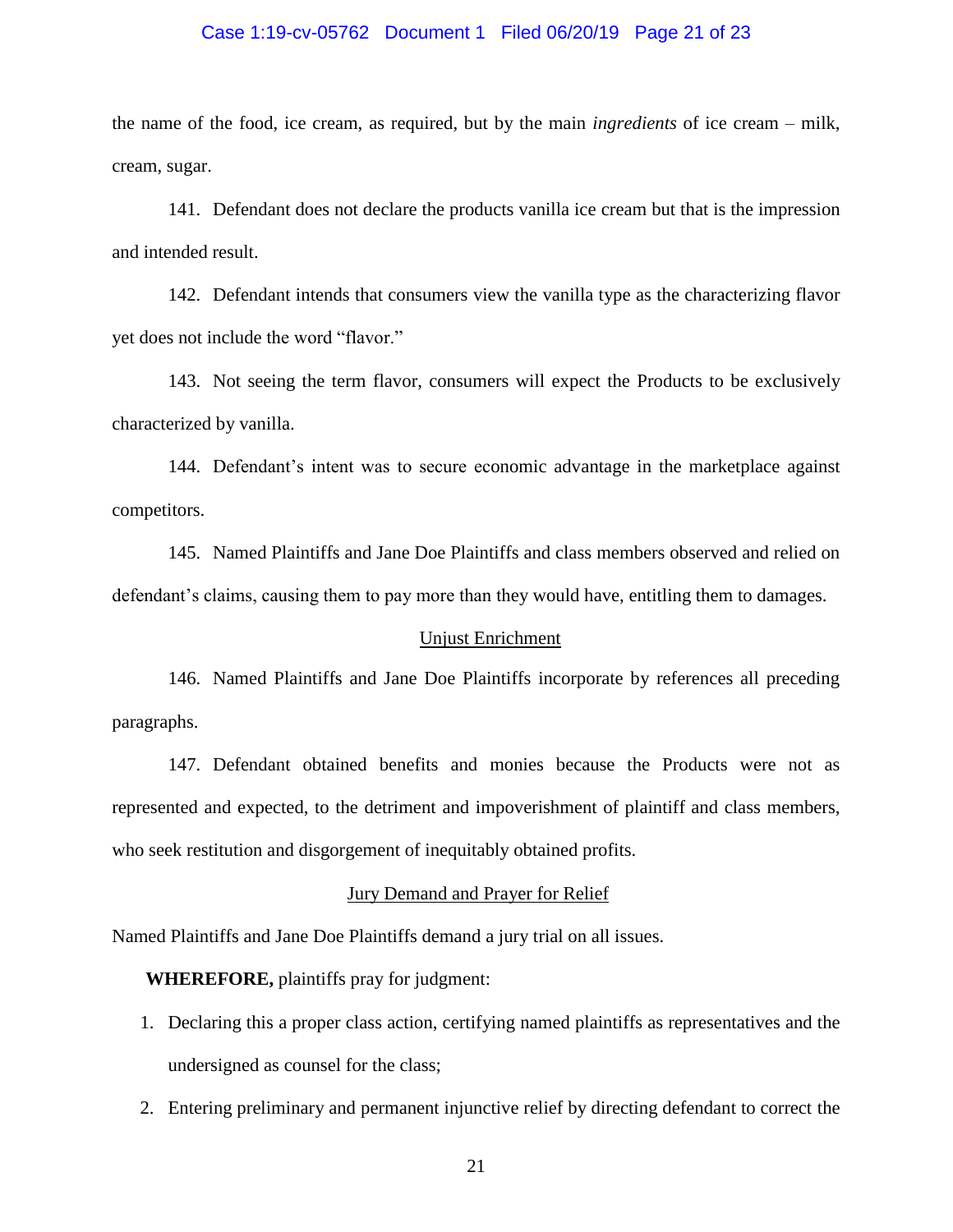challenged practices to comply with the law;

- 3. Injunctive relief to remove and/or refrain from the challenged representations, restitution and disgorgement for members of the State Subclasses pursuant to the consumer protection laws of their States;
- 4. Awarding monetary damages and interest, including treble and punitive damages, pursuant to the common law and consumer protection law claims, and other statutory claims;
- 5. Awarding costs and expenses, including reasonable fees for plaintiffs' attorneys and experts; and
- 6. Other and further relief as the Court deems just and proper.

Dated: June 20, 2019

Respectfully submitted,

Sheehan & Associates, P.C. /s/Spencer Sheehan Spencer Sheehan (SS-8533) 505 Northern Blvd., Suite 311 Great Neck, NY 11021 (516) 303-0552 spencer@spencersheehan.com